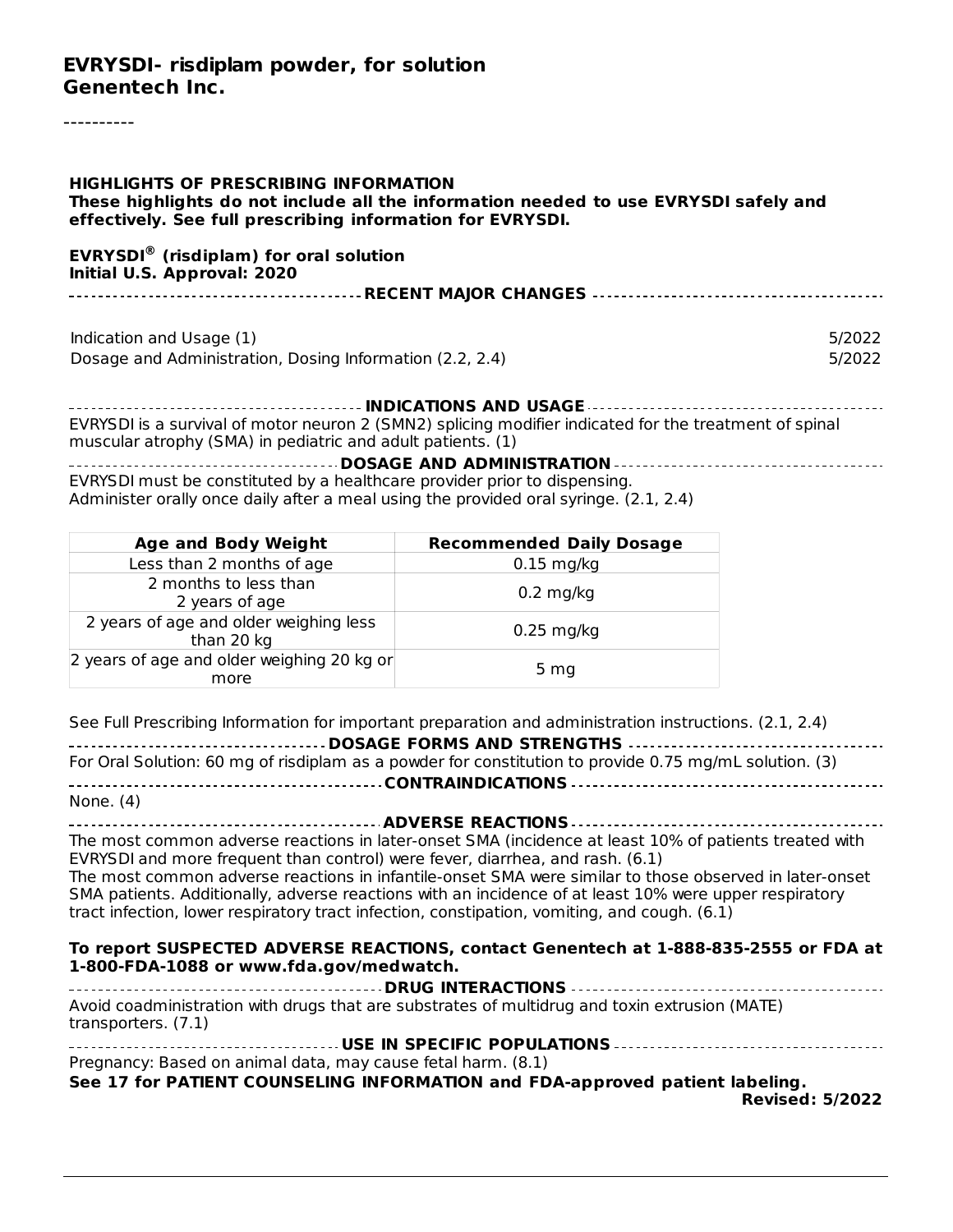#### **FULL PRESCRIBING INFORMATION: CONTENTS\***

#### **1 INDICATIONS AND USAGE**

#### **2 DOSAGE AND ADMINISTRATION**

- 2.1 Important Administration Instructions
- 2.2 Dosing Information
- 2.3 Missed Dose
- 2.4 Preparation of Oral Solution by Healthcare Provider

## **3 DOSAGE FORMS AND STRENGTHS**

#### **4 CONTRAINDICATIONS**

#### **6 ADVERSE REACTIONS**

6.1 Clinical Trials Experience

#### **7 DRUG INTERACTIONS**

7.1 Effect of EVRYSDI on Substrates of Multidrug and Toxin Extrusion (MATE) Protein **Transporters** 

## **8 USE IN SPECIFIC POPULATIONS**

- 8.1 Pregnancy
- 8.2 Lactation
- 8.3 Females and Males of Reproductive Potential
- 8.4 Pediatric Use
- 8.5 Geriatric Use

#### **11 DESCRIPTION**

### **12 CLINICAL PHARMACOLOGY**

- 12.1 Mechanism of Action
- 12.2 Pharmacodynamics
- 12.3 Pharmacokinetics

## **13 NONCLINICAL TOXICOLOGY**

- 13.1 Carcinogenesis, Mutagenesis, Impairment of Fertility
- 13.2 Animal Toxicology and/or Pharmacology

### **14 CLINICAL STUDIES**

- 14.1 Infantile-Onset SMA
- 14.2 Later-Onset SMA
- 14.3 Pre-Symptomatic SMA

### **16 HOW SUPPLIED/STORAGE AND HANDLING**

- 16.1 How Supplied
- 16.2 Storage and Handling

#### **17 PATIENT COUNSELING INFORMATION**

 $\ast$  Sections or subsections omitted from the full prescribing information are not listed.

### **FULL PRESCRIBING INFORMATION**

### **1 INDICATIONS AND USAGE**

EVRYSDI is indicated for the treatment of spinal muscular atrophy (SMA) in pediatric and adult patients.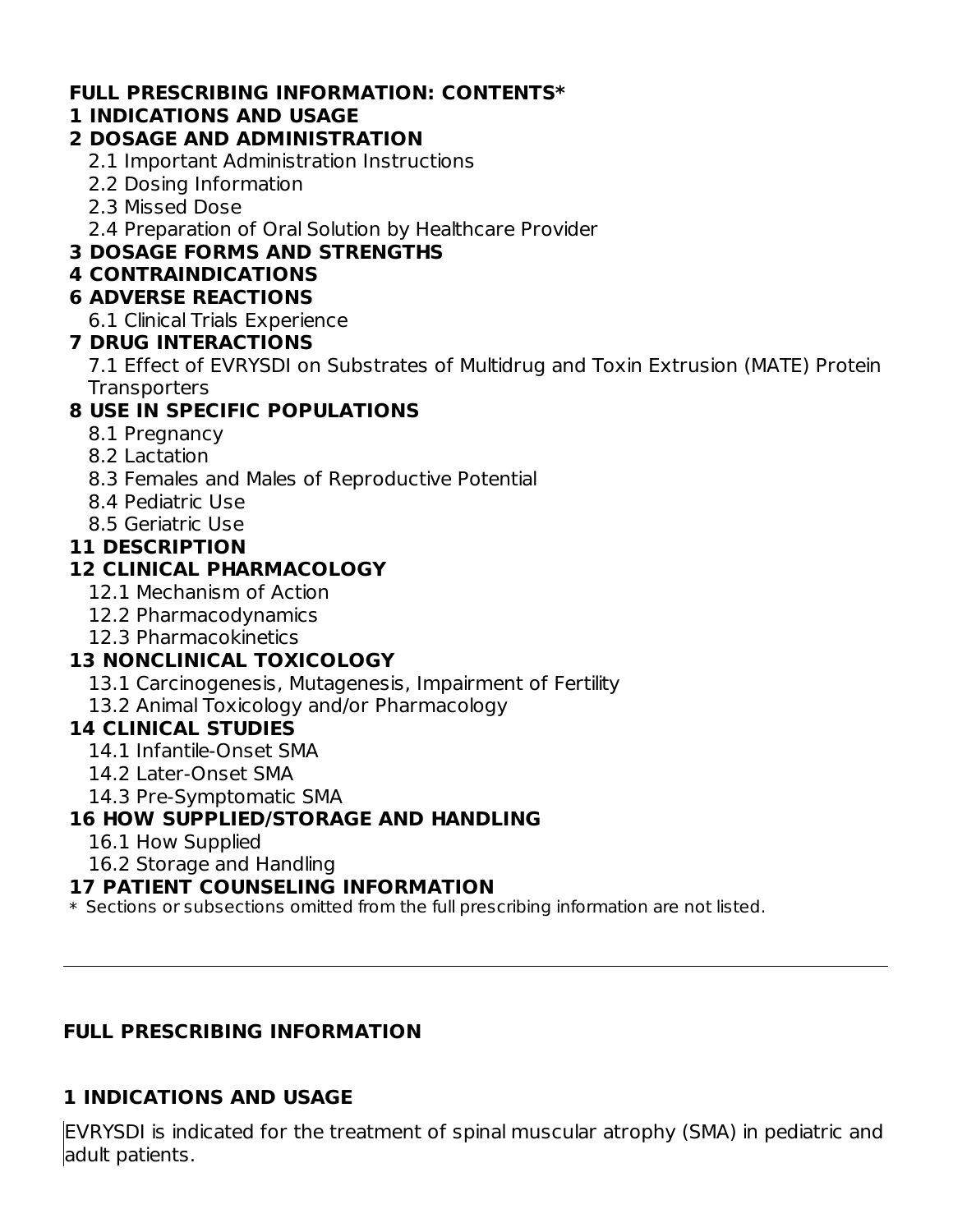## **2 DOSAGE AND ADMINISTRATION**

#### **2.1 Important Administration Instructions**

#### Dose Preparation

It is recommended that a healthcare provider discuss with the patient or caregiver how to prepare the prescribed daily dose prior to administration of the first dose [see Instructions for Use].

Instruct patients or caregivers to prepare the dose using the reusable oral syringe provided.

EVRYSDI must be taken immediately after it is drawn up into the oral syringe. If EVRYSDI is not taken within 5 minutes, EVRYSDI should be discarded from the oral syringe, and a new dose should be prepared.

#### Dose Administration

EVRYSDI is taken orally once daily after a meal at approximately the same time each day.

In infants who are breastfed, EVRYSDI should be administered after breastfeeding. EVRYSDI cannot be mixed with formula or milk.

Instruct patients to drink water after taking EVRYSDI to ensure the drug has been completely swallowed.

If the patient is unable to swallow and has a nasogastric or gastrostomy tube, EVRYSDI can be administered via the tube. The tube should be flushed with water after delivering EVRYSDI *[see Instructions for Use]*.

#### **2.2 Dosing Information**

EVRYSDI is administered orally once daily. The recommended dosage is determined by age and body weight (see Table 1).

#### **Table 1 Adult and Pediatric Dosing Regimen by Age and Body Weight**

| <b>Age and Body Weight</b>                           | <b>Recommended Daily Dosage</b> |
|------------------------------------------------------|---------------------------------|
| Less than 2 months of age                            | $0.15$ mg/kg                    |
| 2 months to less than 2 years of<br>age              | $0.2$ mg/kg                     |
| 2 years of age and older weighing<br>less than 20 kg | $0.25$ mg/kg                    |
| 2 years of age and older weighing<br>20 kg or more   | 5 <sub>mg</sub>                 |

### **2.3 Missed Dose**

If a dose of EVRYSDI is missed, EVRYSDI should be administered as soon as possible if still within 6 hours of the missed dose, and the usual dosing schedule can be resumed on the next day. Otherwise, the missed dose should be skipped, and the next dose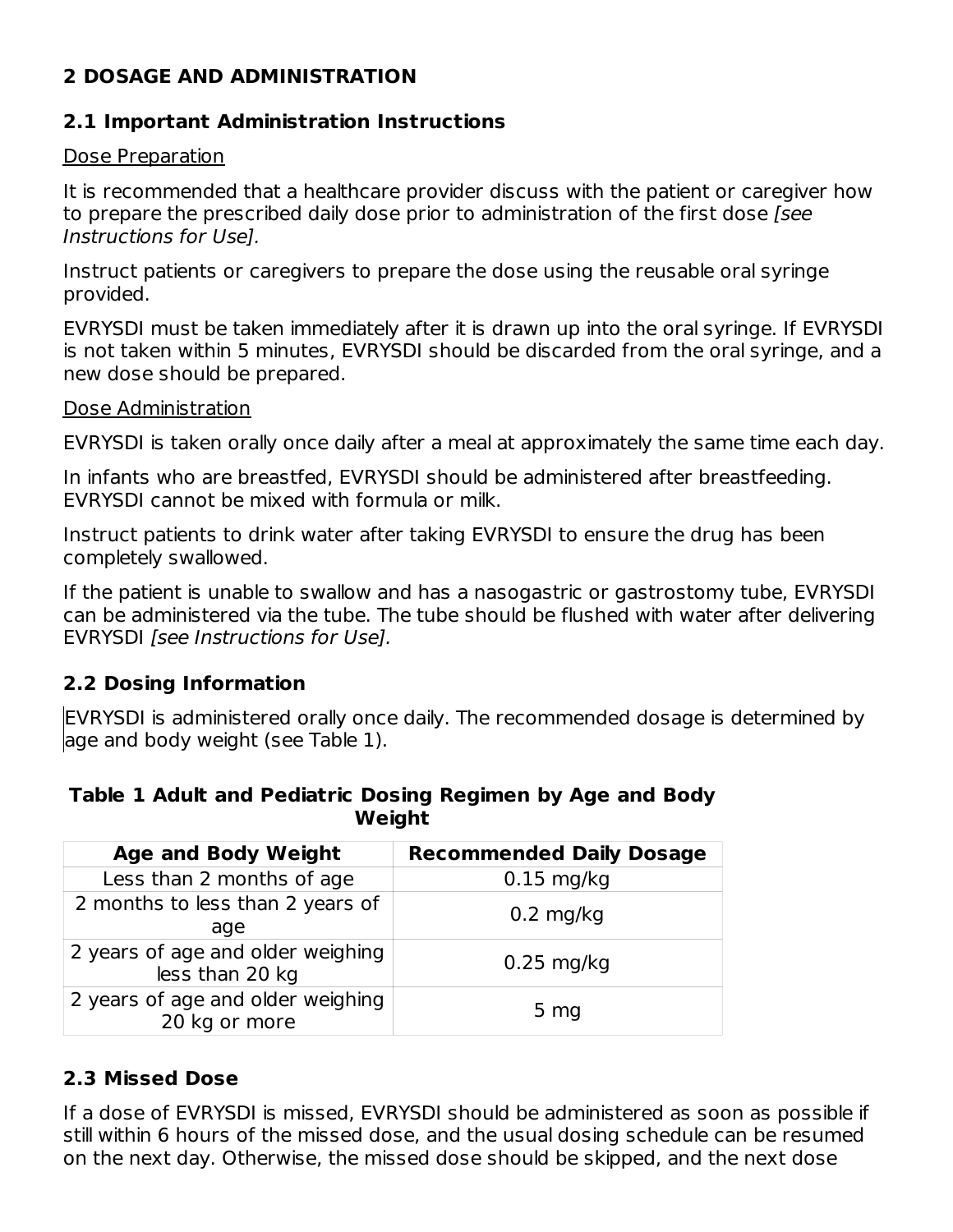should be taken at the regularly scheduled time on the next day.

If a dose is not fully swallowed or vomiting occurs after taking a dose of EVRYSDI, another dose should not be administered to make up for the lost dose. The patient should wait until the next day to take the next dose at the regularly scheduled time.

## **2.4 Preparation of Oral Solution by Healthcare Provider**

EVRYSDI powder must be constituted to the oral solution by a pharmacist or other healthcare provider prior to dispensing to the patient.

#### Preparation of the EVRYSDI Oral Solution 0.75 mg/mL

The EVRYSDI "Instructions for Constitution" booklet contains more detailed instructions on the preparation of the oral solution [see Instructions for Constitution].

Caution should be exercised in the handling of EVRYSDI powder for oral solution. Avoid inhalation and direct contact with skin or mucous membranes with the dry powder and the constituted solution. If such contact occurs, wash thoroughly with soap and water; rinse eyes with water. Wear disposable gloves during the preparation and cleanup procedure.

- 1. Gently tap the bottom of the closed glass bottle to loosen the powder.
- 2. Remove the cap. Do not throw away the cap.
- 3. Carefully pour 79 mL of Purified Water into the EVRYSDI bottle to yield the 0.75 mg/mL oral solution. Do not mix EVRYSDI with formula or milk.
- 4. Insert the Press-In bottle adapter into the bottle opening by pushing it down against the bottle lip. Ensure it is completely pressed against the bottle lip.
- 5. Re-cap the bottle tightly and shake well for 15 seconds. Wait for 10 minutes. You should have obtained a clear solution. If not, shake well again for another 15 seconds.
- 6. Write the date of expiration of the constituted oral solution (calculated as 64 days after constitution) and the lot number on the bottle label. Peel off the part of the bottle label that has the expiration date of the powder.
- 7. Put the bottle back in its original carton.
- 8. Select the appropriate oral syringes (1 mL, 6 mL, or 12 mL) based on the patient's dosage and remove the other oral syringes from the carton.
- 9. Dispense with the "Instructions for Use" and FDA-approved patient labeling. Alert patients to read the important handling information described in the Instructions for Use.

Keep the constituted oral solution of EVRYSDI in the original amber bottle to protect from light. Store in a refrigerator at 2°C to 8°C (36°F to 46°F). Do not freeze. Discard any unused portion 64 days after constitution. Keep the bottle in an upright position with the cap tightly closed.

## **3 DOSAGE FORMS AND STRENGTHS**

EVRYSDI for oral solution: 60 mg as a light yellow, yellow, greyish yellow, greenish yellow, or light green powder for constitution. Following constitution, the volume of the greenish yellow to yellow solution is 80 mL, providing 60 mg/80 mL (0.75 mg/mL) risdiplam.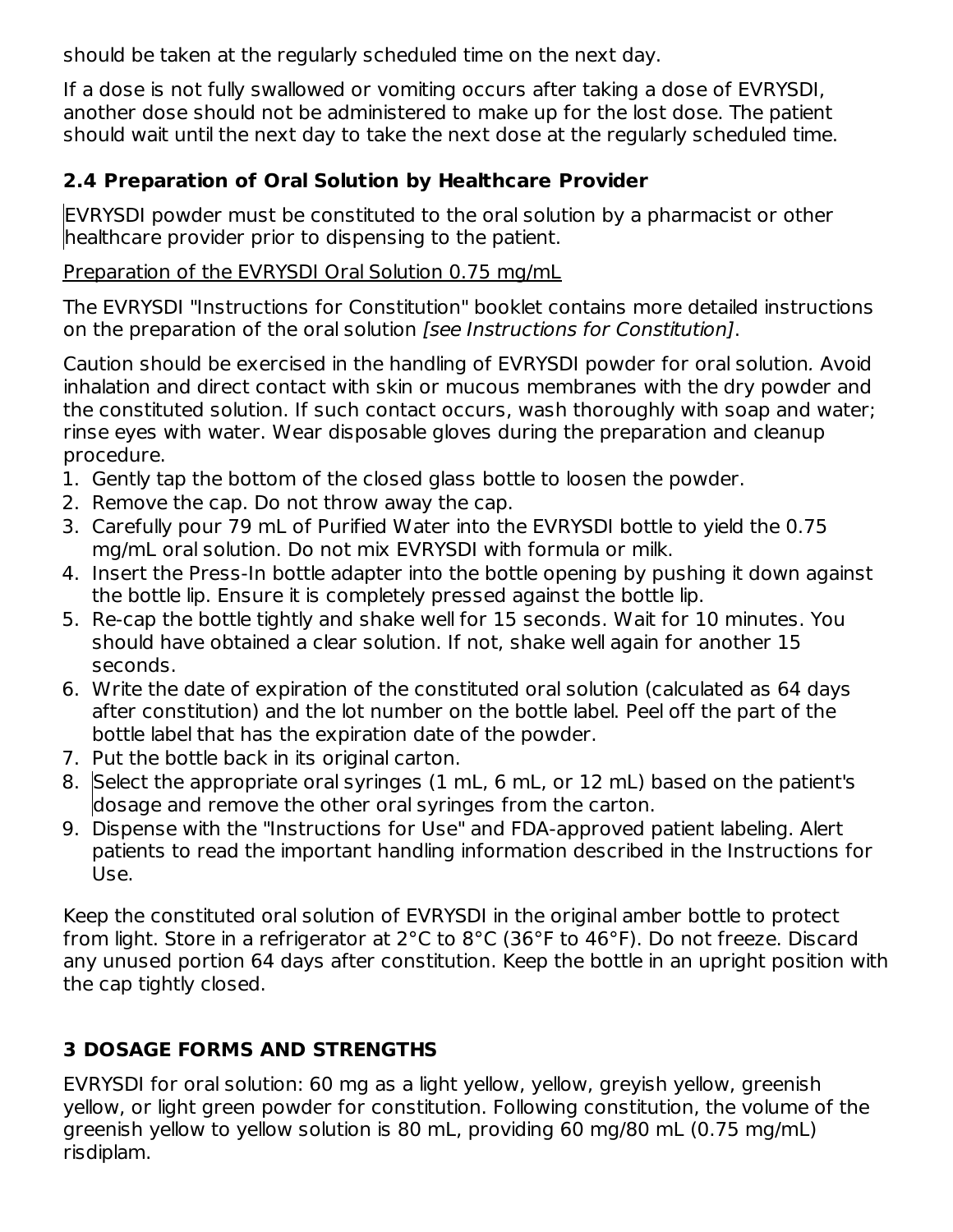## **4 CONTRAINDICATIONS**

None.

## **6 ADVERSE REACTIONS**

#### **6.1 Clinical Trials Experience**

Because clinical trials are conducted under widely varying conditions, adverse reaction rates observed in the clinical trials of a drug cannot be directly compared to rates in clinical trials of another drug and may not reflect the rates observed in practice.

In clinical trials including patients with infantile-onset SMA, later-onset SMA, and presymptomatic SMA, a total of 483 patients (50% female, 74% Caucasian) were exposed to EVRYSDI for up to a median duration of 22.8 months (range: 0.5 to 46.9 months), with 221 patients receiving treatment for more than 24 months. At the time of first EVRYSDI dose, 90 (19%) patients were 18 years and older, 119 (25%) were 12 years to less than 18 years, 189 (39%) were 2 years to less than 12 years, 67 (14%) 2 months to less than 2 years, and 18 (4%) were less than 2 months.

#### Clinical Trial in Later-Onset SMA

The safety of EVRYSDI for later-onset SMA is based on data from a randomized, doubleblinded, placebo-controlled study (Study 2 Part 2) in patients with SMA Type 2 or 3 (n = 180) *[see Clinical Studies (14.2)]*. The patient population in Study 2 Part 2 ranged in age from 2 to 25 years at the time of the first dose.

The most common adverse reactions (reported in at least 10% of patients treated with EVRYSDI and at an incidence greater than on placebo) in Study 2 Part 2 were fever, diarrhea, and rash. Table 2 lists the adverse reactions that occurred in at least 5% of patients treated with EVRYSDI and at an incidence  $\geq$  5% greater than on placebo in Study 2 Part 2.

| <b>Adverse Reaction</b>              | <b>EVRYSDI</b><br>$(N = 120)$<br>% | <b>Placebo</b><br>$(N = 60)$<br>% |
|--------------------------------------|------------------------------------|-----------------------------------|
| $Fever^*$                            | 22                                 | 17                                |
| Diarrhea                             | 17                                 | 8                                 |
| Rash <sup>†</sup>                    | 17                                 | $\mathcal{P}$                     |
| Mouth and aphthous<br>lulcers        |                                    |                                   |
| Arthralgia                           | 5                                  |                                   |
| Urinary tract infection <sup>‡</sup> |                                    |                                   |

#### **Table 2 Adverse Reactions Reported in ≥ 5% of Patients Treated with EVRYSDI and with an Incidence ≥ 5% Greater Than on Placebo in Study 2 Part 2**

\* Includes pyrexia and hyperpyrexia.

† Includes rash, erythema, rash maculo-papular, rash erythematous, rash papular, dermatitis allergic, and folliculitis.

‡ Includes urinary tract infection and cystitis.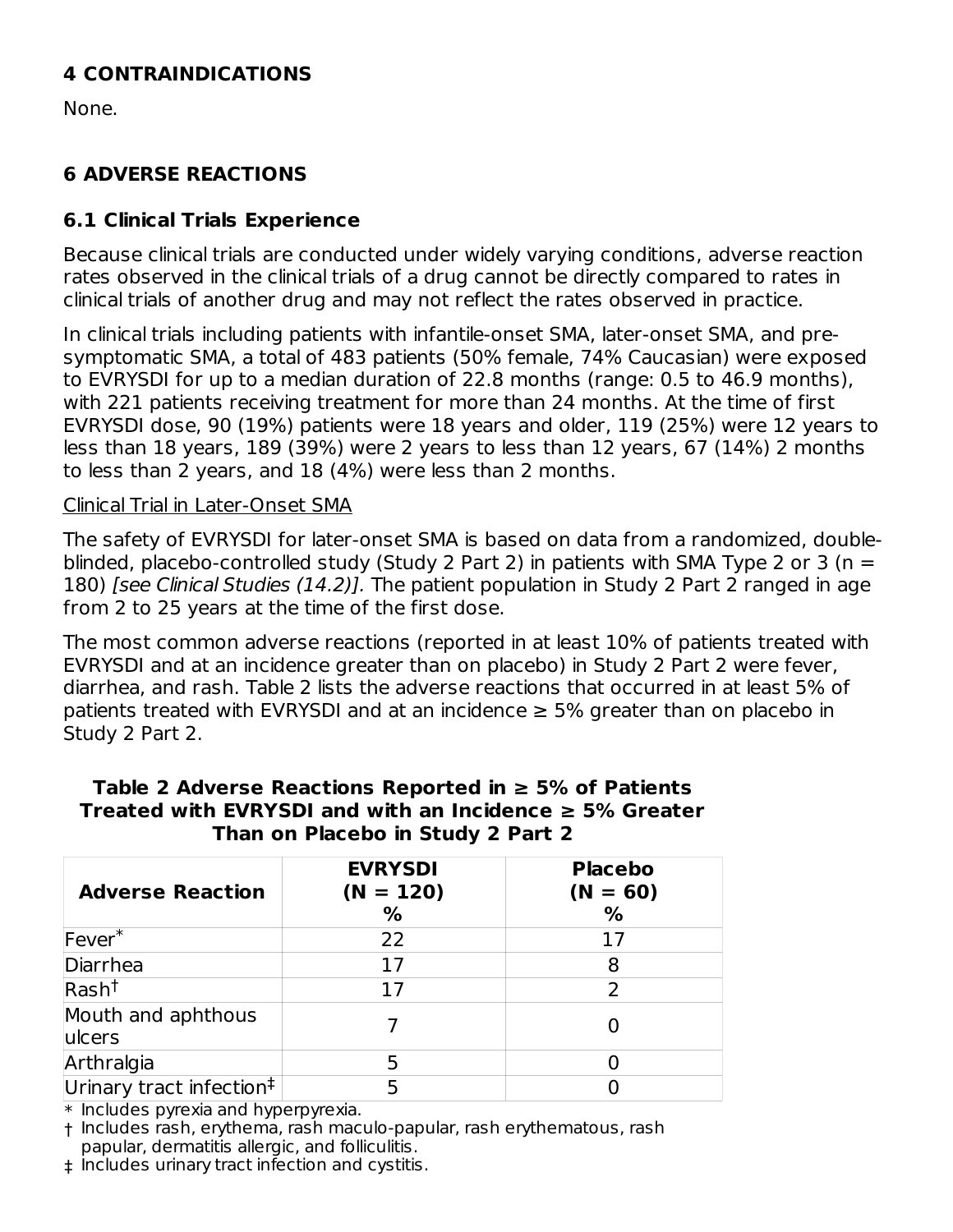## Clinical Trial in Infantile-Onset SMA

The safety of EVRYSDI therapy for infantile-onset SMA is based on data from an openlabel study in 62 patients (Study 1) [see Clinical Studies (14.1)]. The patient population ranged in age from 2 to 7 months at the time of the first EVRYSDI dose (weight range 4.1 to 10.6 kg).

The most frequent adverse reactions reported in infantile-onset SMA patients treated with EVRYSDI in Study 1 were similar to those observed in later-onset SMA patients in Study 2. Additionally, the following adverse reactions reported in  $\geq 10\%$  of patients were: upper respiratory tract infection (including nasopharyngitis, rhinitis), lower respiratory tract infection (including pneumonia, bronchitis), constipation, vomiting, and cough.

### Clinical Trial in Pre-Symptomatic SMA

The safety of EVRYSDI therapy for pre-symptomatic SMA is based on data from an open-label, single-arm study (Study 3) [see Clinical Studies (14.3)]. At the time of interim analysis, the study had enrolled 18 patients with pre-symptomatic SMA between 16 and 40 days of age at the time of the first dose (weight range 3.1 to 5.7 kg). The median exposure duration was 8.7 months (range: 0.5 to 22.8 months). The safety profile of EVRYSDI in pre-symptomatic patients in Study 3 is consistent with the safety profile for symptomatic SMA patients treated with EVRYSDI in clinical trials.

## **7 DRUG INTERACTIONS**

#### **7.1 Effect of EVRYSDI on Substrates of Multidrug and Toxin Extrusion (MATE) Protein Transporters**

Based on in vitro data, EVRYSDI may increase plasma concentrations of drugs eliminated via MATE1 or MATE2-K [see Clinical Pharmacology (12.3)], such as metformin. Avoid coadministration of EVRYSDI with MATE substrates. If coadministration cannot be avoided, monitor for drug-related toxicities and consider dosage reduction of the coadministered drug (based on the labeling of that drug) if needed.

# **8 USE IN SPECIFIC POPULATIONS**

## **8.1 Pregnancy**

#### Risk Summary

There are no adequate data on the developmental risk associated with the use of EVRYSDI in pregnant women. In animal studies, administration of risdiplam during pregnancy or throughout pregnancy and lactation resulted in adverse effects on development (embryofetal mortality, malformations, decreased fetal body weights, and reproductive impairment in offspring) at or above clinically relevant drug exposures [see Data].

The estimated background risk of major birth defects and miscarriage for the indicated populations is unknown. In the U.S. general population, the estimated background risk of major birth defect and miscarriage in clinically recognized pregnancies is 2% to 4%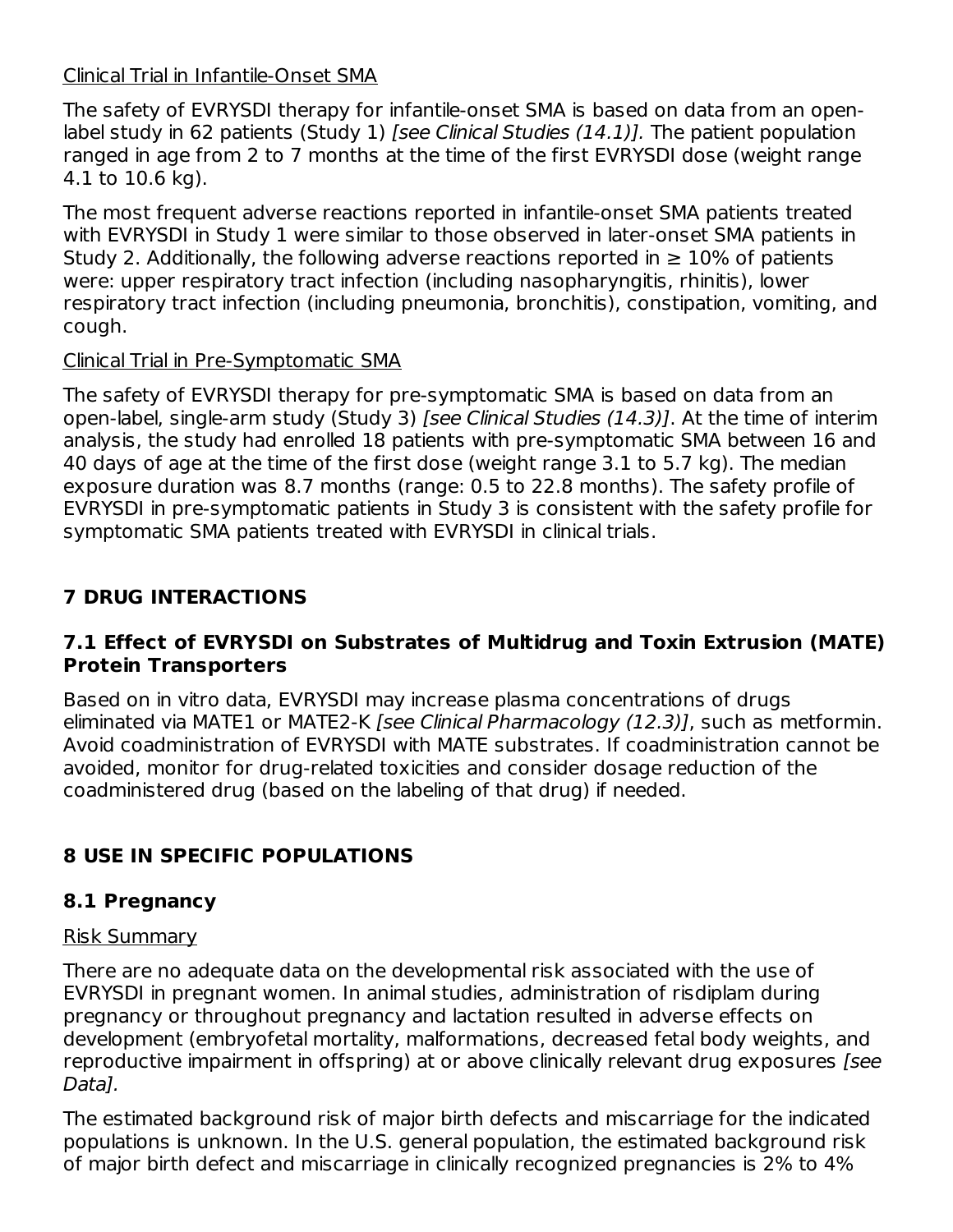and 15% to 20%, respectively. Based on animal data, advise pregnant women of the potential risk to the fetus.

Data

## Animal Data

Oral administration of risdiplam (0, 1, 3, or 7.5 mg/kg/day) to pregnant rats throughout organogenesis resulted in decreased fetal body weights and increased incidences of fetal structural variations at the highest dose tested, which was not associated with maternal toxicity. The no-effect level for adverse effects on embryofetal development (3 mg/kg/day) was associated with maternal plasma exposure (AUC) approximately 2 times that in humans at the maximum recommended human dose (MRHD) of 5 mg.

Oral administration of risdiplam (0, 1, 4, or 12 mg/kg/day) to pregnant rabbits throughout organogenesis resulted in embryofetal mortality, fetal malformations (hydrocephaly), and structural variations at the highest dose tested, which was associated with maternal toxicity. The no-effect dose for adverse effects on embryofetal development (4 mg/kg/day) was associated with maternal plasma exposure (AUC) approximately 4 times that in humans at the MRHD.

When risdiplam (0, 0.75, 1.5, or 3 mg/kg/day) was orally administered to rats throughout pregnancy and lactation, gestation was prolonged in the dams, and delayed sexual maturation (vaginal opening) and impaired reproductive function (decreased numbers of corpora lutea, implantation sites, and live embryos) were observed in female offspring at the highest dose. The no-effect dose for adverse effects on pre- and postnatal development in rats (1.5 mg/kg/day) was associated with maternal plasma exposure (AUC) similar to that in humans at the MRHD.

# **8.2 Lactation**

## Risk Summary

There are no data on the presence of risdiplam in human milk, the effects on the breastfed infant, or the effects on milk production. Risdiplam was excreted in the milk of lactating rats orally administered risdiplam.

The developmental and health benefits of breastfeeding should be considered along with the mother's clinical need for EVRYSDI and any potential adverse effects on the breastfed infant from EVRYSDI or from the underlying maternal condition.

# **8.3 Females and Males of Reproductive Potential**

Studies of risdiplam in juvenile and adult rats and in monkeys demonstrated adverse effects on the reproductive organs, including germ cells, in males at clinically-relevant plasma exposures [see Use in Specific Populations (8.4) and Nonclinical Toxicology (13.1)].

## **Pregnancy Testing**

Pregnancy testing is recommended for females of reproductive potential prior to initiating EVRYSDI [see Use in Specific Populations (8.1)].

## Contraception

EVRYSDI may cause embryofetal harm when administered to a pregnant woman [see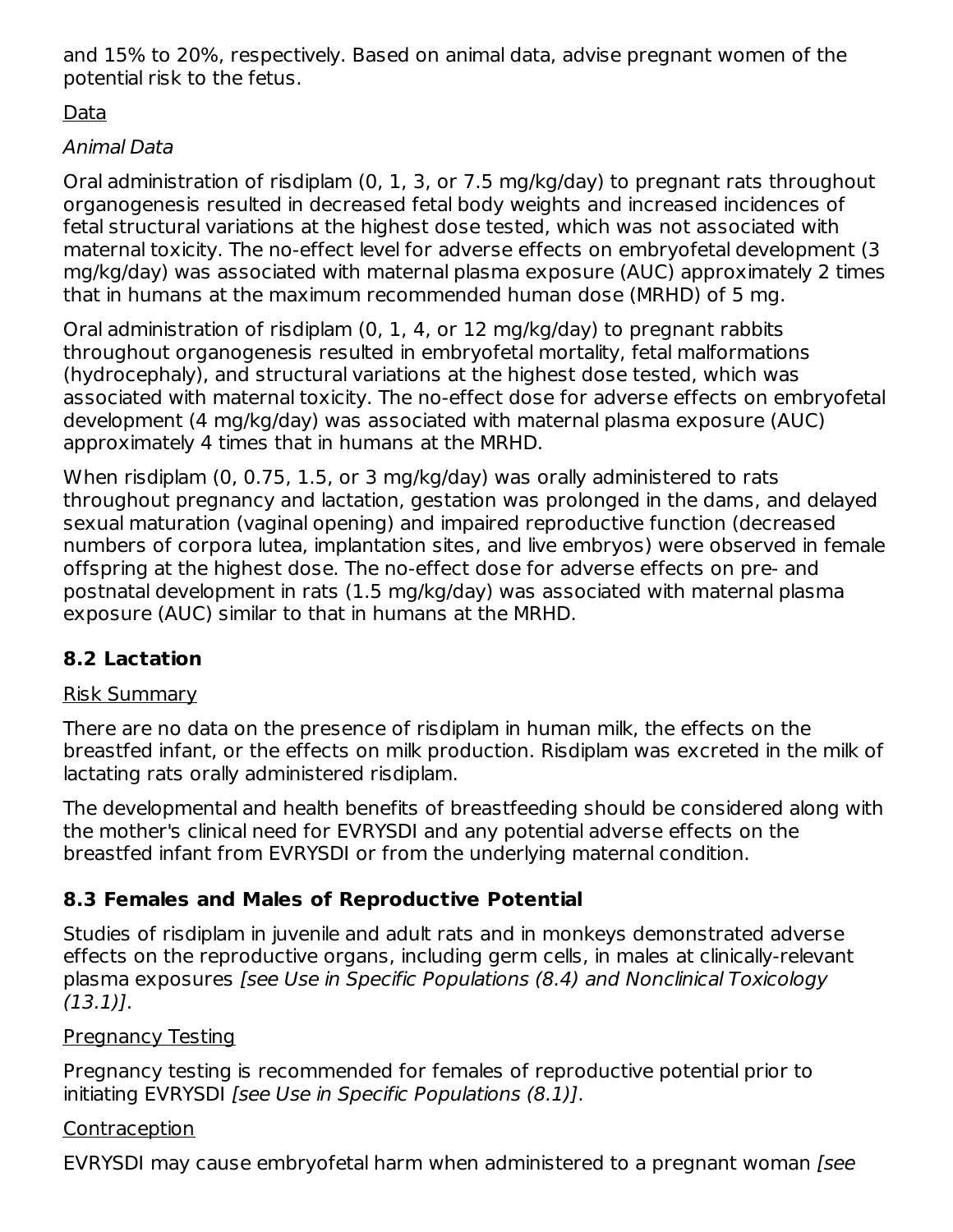Use in Specific Populations (8.1)].

#### Female Patients

Advise female patients of reproductive potential to use effective contraception during treatment with EVRYSDI and for at least 1 month after her last dose.

**Infertility** 

Male Patients

Male fertility may be compromised by treatment with EVRYSDI [see Nonclinical Toxicology (13.1)].

Counsel male patients of reproductive potential receiving EVRYSDI about the potential effects on fertility. Male patients may consider sperm preservation prior to treatment.

## **8.4 Pediatric Use**

The safety and effectiveness of EVRYSDI in pediatric patients (neonates and older) have been established. Use of EVRYSDI for SMA is supported by evidence from adequate and well-controlled studies of EVRYSDI in patients 2 months of age and older with SMA. Use of EVRYSDI for SMA in patients 2 months of age and younger is supported by pharmacokinetic and safety data from pediatric patients 16 days and older, and pharmacokinetic modeling and simulation to identify the dosing regimen [see Clinical Pharmacology (12.3) and Clinical Studies (14)].

### Juvenile Animal Toxicity Data

Oral administration of risdiplam (0, 0.75, 1.5, 2.5 mg/kg/day) to young rats from postnatal day (PND) 4 through PND 31 resulted in decreased growth (body weight, tibia length) and delayed sexual maturation in males at the mid and high dose. The skeletal and body weight deficits persisted after cessation of dosing. Ophthalmic changes consisting of vacuoles in the anterior vitreous were seen at the high dose. Decreases in absolute B lymphocyte counts were observed at all doses after cessation of dosing. Decreases in testis and epididymis weights, which correlated with degeneration of the seminiferous epithelium in the testis, occurred at the mid and high doses; the histopathology findings were reversible, but organ weight persisted after cessation of dosing. Impaired female reproductive performance (decreased mating index, fertility index, and conception rate) was observed at the high dose. A no-effect dose for adverse developmental effects on preweaning rats was not identified. The lowest dose tested (0.75 mg/kg/day) was associated with plasma exposures (AUC) lower than that in humans at the maximum recommended human dose (MRHD) of 5 mg/day.

Oral administration of risdiplam (0, 1, 3, or 7.5 mg/kg/day) to young rats from PND 22 through PND 112 produced a marked increase in micronuclei in the bone marrow, male reproductive organ histopathology (degeneration/necrosis of the seminiferous tubule epithelium, oligo/aspermia in the epididymis, spermatic granulomas), and adverse effects on sperm parameters (decreased sperm concentration and motility, increased sperm morphology abnormalities) at the highest dose tested. Increases in T lymphocytes (total, helper, and cytotoxic) were observed at the mid and high doses. The reproductive and immune effects persisted after cessation of dosing. The no-effect dose (1 mg/kg/day) for adverse effects on postweaning juvenile rats was associated with plasma exposures (AUC) lower than that in humans at the MRHD.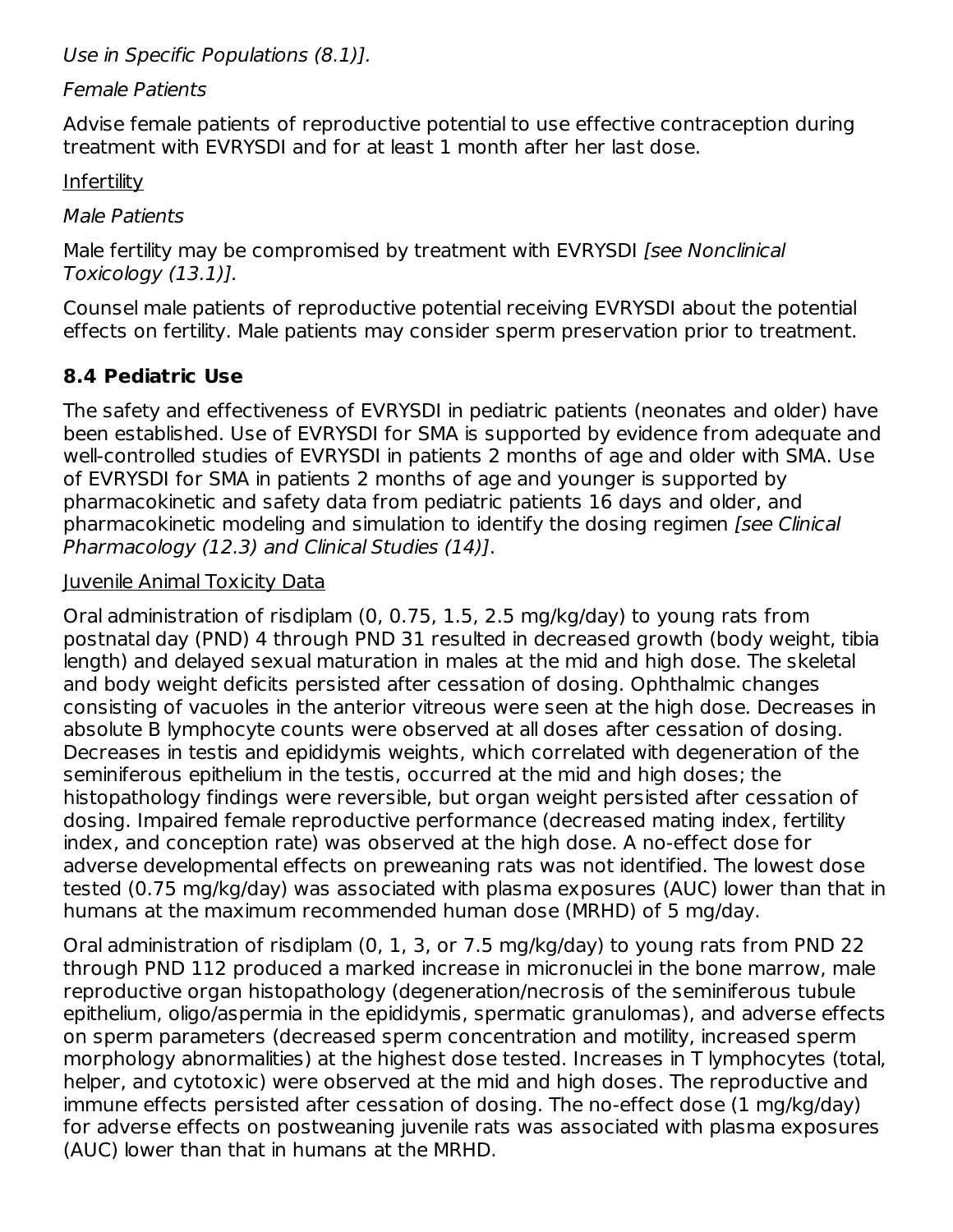#### **8.5 Geriatric Use**

Clinical studies of EVRYSDI did not include patients aged 65 years and older to determine whether they respond differently from younger adult patients.

## **11 DESCRIPTION**

EVRYSDI for oral solution contains risdiplam, which is a survival of motor neuron 2 (SMN2)-directed RNA splicing modifier.

The chemical name of risdiplam is 7-(4,7-diazaspiro[2.5]octan-7-yl)-2-(2,8 dimethylimidazo[1,2-b]pyridazin-6-yl)pyrido-4H-[1,2-a]pyrimidin-4-one. Risdiplam has a molecular weight of 401.46 g/mol.

The molecular formula of risdiplam is  $\mathsf{C}_{22}\mathsf{H}_{23}\mathsf{N}_{7}\mathsf{O}$  and the chemical structure is shown below.



EVRYSDI is supplied as a powder in an amber glass bottle. Each bottle contains 60 mg of risdiplam. The inactive ingredients of EVRYSDI are: ascorbic acid, disodium edetate dihydrate, isomalt, mannitol, polyethylene glycol 6000, sodium benzoate, strawberry flavor, sucralose, and tartaric acid.

The powder is constituted with purified water to yield 60 mg/80 mL (0.75 mg/mL) of risdiplam after constitution [see Dosage and Administration (2.4)].

## **12 CLINICAL PHARMACOLOGY**

### **12.1 Mechanism of Action**

Risdiplam is a survival of motor neuron 2 (SMN2) splicing modifier designed to treat patients with spinal muscular atrophy (SMA) caused by mutations in chromosome 5q that lead to SMN protein deficiency. Using in vitro assays and studies in transgenic animal models of SMA, risdiplam was shown to increase exon 7 inclusion in SMN2 messenger ribonucleic acid (mRNA) transcripts and production of full-length SMN protein in the brain.

In vitro and in vivo data indicate that risdiplam may cause alternative splicing of additional genes, including FOXM1 and MADD. FOXM1 and MADD are thought to be involved in cell cycle regulation and apoptosis, respectively, and have been identified as possible contributors to adverse effects seen in animals.

## **12.2 Pharmacodynamics**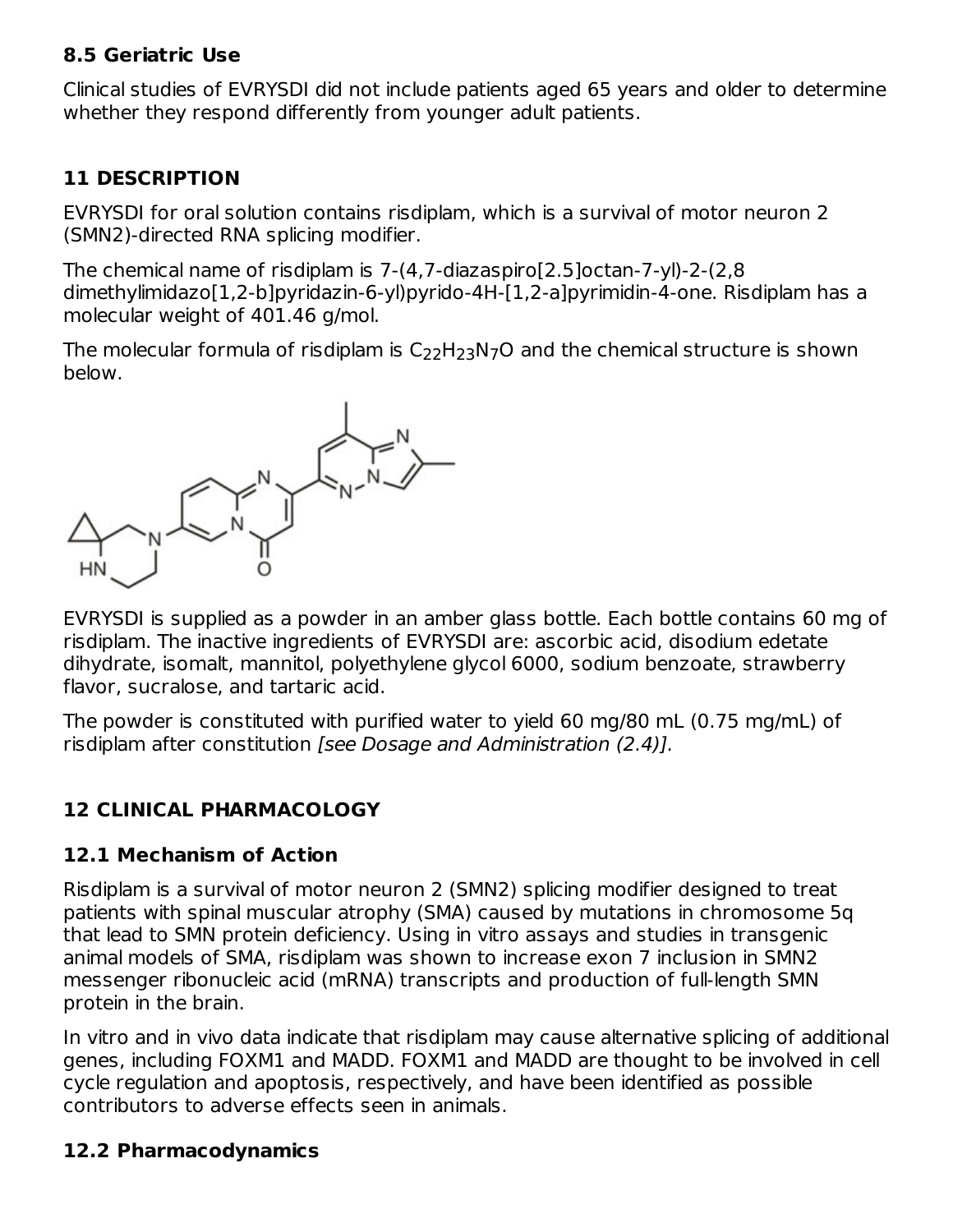In clinical trials for infantile-onset SMA and later-onset SMA patients, EVRYSDI led to an increase in SMN protein with a greater than 2-fold median change from baseline within 4 weeks of treatment initiation across all SMA types studied. The increase was sustained throughout the treatment period (of at least 24 months).

## **12.3 Pharmacokinetics**

Pharmacokinetics of EVRYSDI have been characterized in healthy adult subjects and in patients with SMA.

After administration of EVRYSDI as an oral solution, pharmacokinetics of risdiplam were approximately linear between 0.6 and 18 mg in a single-ascending-dose study in healthy adult subjects, and between 0.02 and 0.25 mg/kg once daily in a multiple-ascendingdose study in patients with SMA. Following once-daily oral administration of risdiplam in healthy subjects, approximately 3-fold accumulation of peak plasma concentrations (C $_{\sf max}$ ) and area under the plasma concentration-time curve (AUC $_{\sf 0\text{-}24h}$ ) was observed. Risdiplam exposures reach steady state 7 to 14 days after once-daily administration.

## Absorption

Following oral administration, the time to reach maximum plasma concentration (T $_{\sf max}$ ) is between 1 and 4 hours.

## Effect of Food

In the clinical efficacy studies (Study 1 and Study 2), risdiplam was administered with a morning meal or after breastfeeding.

#### **Distribution**

The apparent volume of distribution at steady state is 190.4 L for a 31.3 kg patient.

Risdiplam is predominantly bound to serum albumin, without any binding to alpha-1 acid glycoprotein, with a free fraction of 11%.

### Elimination

The apparent clearance (CL/F) of risdiplam is 2.45 L/h for a 31.3 kg patient.

The terminal elimination half-life of risdiplam was approximately 50 hours in healthy adults.

### Metabolism

Risdiplam is primarily metabolized by flavin monooxygenase 1 and 3 (FMO1 and FMO3) and also by CYPs 1A1, 2J2, 3A4, and 3A7.

Parent drug was the major component found in plasma, accounting for 83% of drugrelated material in circulation. The pharmacologically-inactive metabolite M1 was identified as the major circulating metabolite.

### Excretion

Following a dose of 18 mg, approximately 53% of the dose (14% unchanged risdiplam) was excreted in the feces and 28% in urine (8% unchanged risdiplam).

### Specific Populations

There were no clinically significant differences in the pharmacokinetics of EVRYSDI based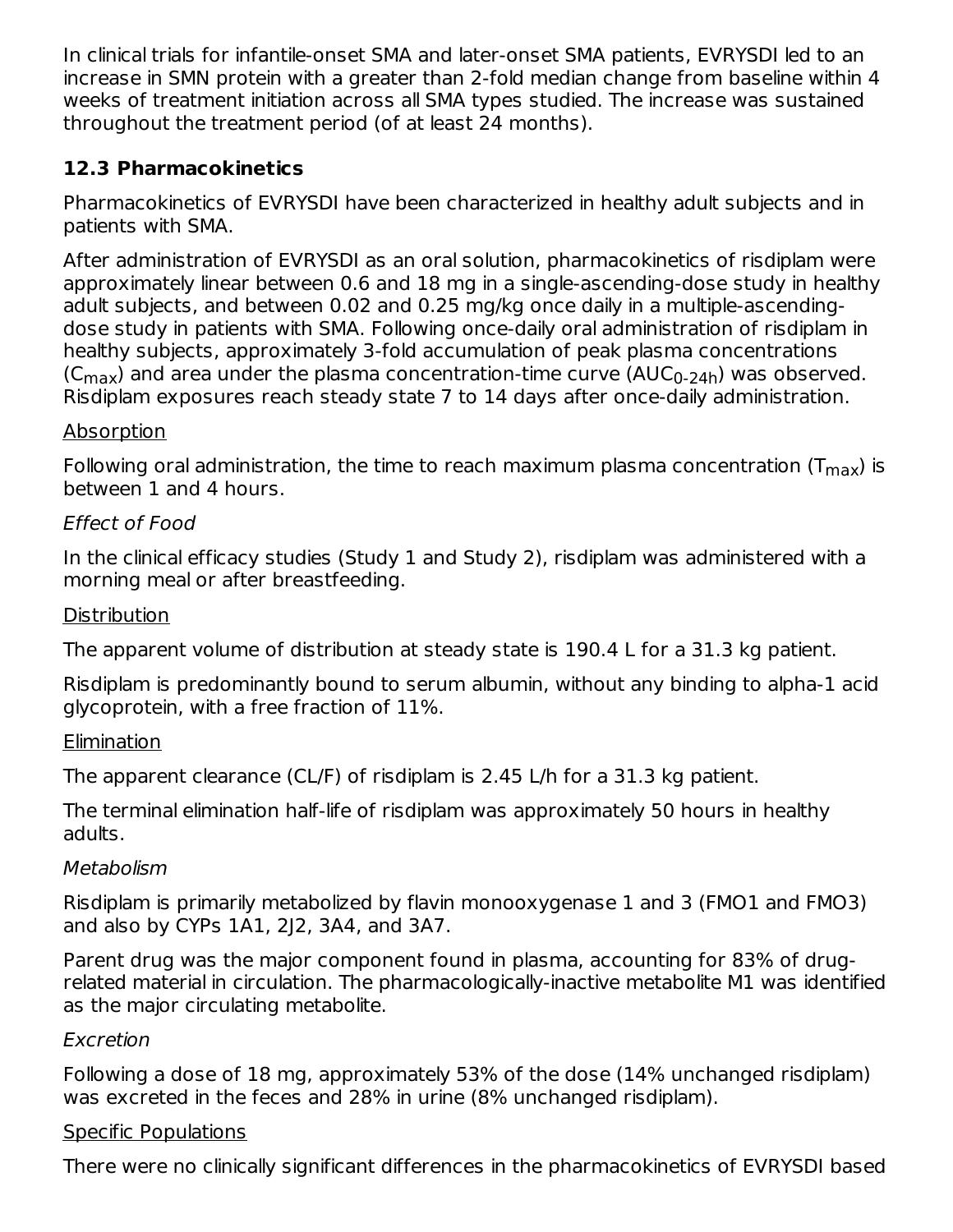on race or gender. Renal impairment is not expected to alter the exposures to risdiplam.

The impact of geriatric age on the pharmacokinetics of EVRYSDI has not been studied.

#### Hepatic Impairment

The pharmacokinetics and safety of risdiplam have been studied in subjects with mild or moderate hepatic impairment (as defined by Child-Pugh class A and B, respectively,  $n =$ 8 each) compared to subjects with normal hepatic function (n=10). Following the administration of 5 mg EVRYSDI, the AUC<sub>inf</sub> and C<sub>max</sub> of risdiplam were approximately 20% and 5% lower, respectively, in subjects with mild hepatic impairment and were approximately 8% and 20% higher, respectively, in subjects with moderate hepatic impairment, versus matched healthy control subjects. The magnitude of these changes is not considered to be clinically meaningful. The pharmacokinetics and safety in patients with severe hepatic impairment (Child-Pugh class C) have not been studied.

#### Pediatric Patients

Body weight and age were found to have significant effect on the pharmacokinetics of risdiplam. The estimated exposure (mean  $\mathsf{AUC}_{0\text{-}24\mathsf{h}}$ ) in pre-symptomatic infants at the age of 1 to 2 months was 1920 ng.h/mL at the recommended dose of 0.15 mg/kg once daily. The estimated exposure for infantile-onset SMA patients (age 2 to 7 months at enrollment) at the recommended dose of 0.2 mg/kg once daily was 1930 ng.h/mL. The estimated exposure for later-onset SMA patients (2 to 25 years old at enrollment) at the recommended dose was 2070 ng.h/mL (0.25 mg/kg once daily for patients with a body weight  $<$  20 kg and 5 mg once daily for patients with a body weight  $\geq$  20 kg).

No data on risdiplam pharmacokinetics are available in patients less than 16 days of age [see Use in Specific Populations (8.4)].

### Drug Interaction Studies

### Effect of Other Drugs on EVRYSDI

Coadministration of 200 mg itraconazole (a strong CYP3A inhibitor) twice daily with a single 6 mg oral dose of risdiplam did not have a clinically relevant effect on the pharmacokinetics of risdiplam (11% increase in AUC and 9% decrease in C $_{\sf max}$ ).

Risdiplam is a weak substrate of human MDR-1 and breast cancer resistant protein (BCRP) transporters in vitro. Human MDR-1 or BCRP inhibitors are not expected to result in a clinically significant increase of risdiplam concentrations.

#### Effect of EVRYSDI on Other Drugs

Risdiplam and its major circulating metabolite M1 did not induce CYP1A2, 2B6, 2C8, 2C9, 2C19, or 3A4 in vitro. Risdiplam and M1 did not inhibit (reversible or time-dependent inhibition) any of the CYP enzymes tested (CYP1A2, 2B6, 2C8, 2C9, 2C19, 2D6), with the exception of CYP3A in vitro.

EVRYSDI is a weak inhibitor of CYP3A. In healthy adult subjects, administration of EVRYSDI once daily for 2 weeks slightly increased the exposure of midazolam, a sensitive CYP3A substrate (AUC 11%; C<sub>max</sub> 16%); this increase is not considered clinically relevant. Based on physiologically-based pharmacokinetic (PBPK) modeling, a similar increase is expected in children and infants as young as 2 months of age.

In vitro studies have shown that risdiplam and its major metabolite are not significant inhibitors of human MDR1, organic anion-transporting polypeptide (OATP) 1B1,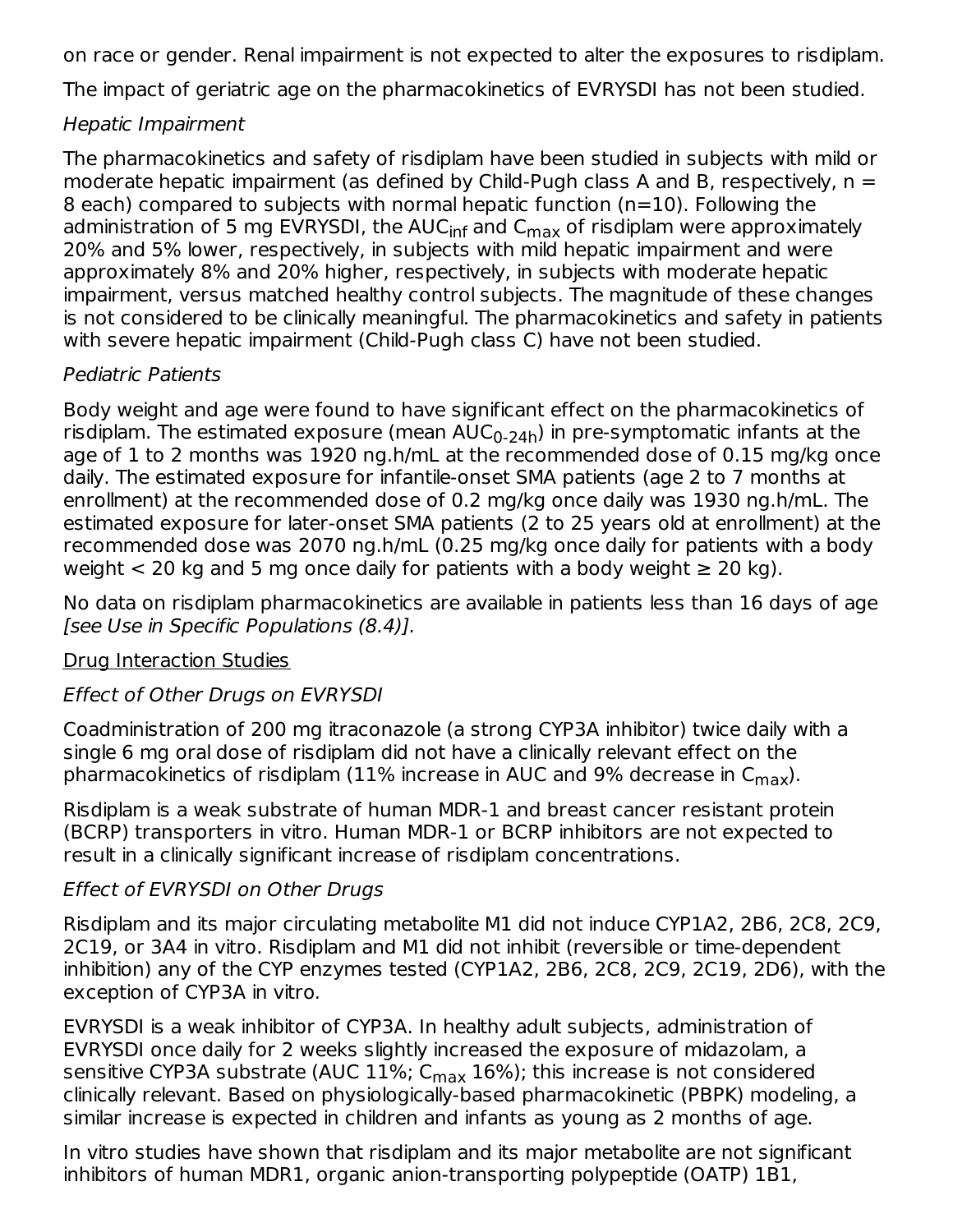OATP1B3, organic anion transporter 1 and 3 (OAT 1 and 3) transporters, and human organic cation transporter 2 (OCT2), at clinically relevant concentrations. Risdiplam and its metabolite are, however, in vitro inhibitors of the multidrug and toxin extrusion (MATE) 1 and MATE2-K transporters [see Drug Interactions (7.1)].

## **13 NONCLINICAL TOXICOLOGY**

## **13.1 Carcinogenesis, Mutagenesis, Impairment of Fertility**

### Carcinogenesis

The carcinogenic potential of risdiplam has not been fully evaluated. Risdiplam was not carcinogenic in Tg.rasH2 mice when administered at oral doses of up to 9 mg/kg/day for 26 weeks.

#### **Mutagenesis**

Risdiplam was negative in an in vitro Ames assay. In an in vivo combined bone marrow micronucleus and comet assay in rat, risdiplam was clastogenic, as evidenced by an increase in micronuclei in bone marrow, but was negative in the comet assay. A pronounced increase in bone marrow micronuclei was also observed in toxicity studies in adult and juvenile rats [see Use in Specific Populations (8.4)].

#### Impairment of Fertility

Oral administration of risdiplam to rats for 4 (0, 1, 3, or 9 mg/kg/day) or 26 (0, 1, 3, or 7.5 mg/kg/day) weeks resulted in histopathological effects in the testis (degenerated spermatocytes, degeneration/atrophy of the seminiferous tubules) and epididymis (degeneration/necrosis of ductular epithelium) at the mid and/or high doses. At the high dose in the 26-week study, the testicular lesions persisted to the end of the recovery period, which corresponds, in rat, to approximately one spermatogenic cycle. The noeffect dose for adverse reproductive system effects in adult male rats (1 mg/kg/day) was associated with plasma drug exposures (AUC) similar to that in humans at the maximum recommended human dose (MRHD) of 5 mg/day.

Adverse effects of risdiplam on the testis could not be fully evaluated in the monkey because the majority of monkeys tested were sexually immature. However, oral administration of risdiplam (0, 2, 4, or 6 mg/kg/day) for 2 weeks resulted in histopathological changes in the testis (increases in multinucleate cells, germ cell degeneration) at the highest dose. At the no-effect dose for testicular toxicity in monkeys, plasma exposures were approximately 3 times that in humans at the MRHD.

Oral administration of risdiplam to postweaning juvenile rats resulted in male reproductive toxicity (degeneration/necrosis of the testis seminiferous epithelium with associated oligo/aspermia in the epididymis and abnormal sperm parameters). The noeffect dose for adverse reproductive effects in postweaning male juvenile rats was associated with plasma exposures approximately 4 times that in humans at the MRHD [see Use in Specific Populations (8.4)].

## **13.2 Animal Toxicology and/or Pharmacology**

### Retinal toxicity

Risdiplam-induced functional and structural retinal abnormalities were seen in animal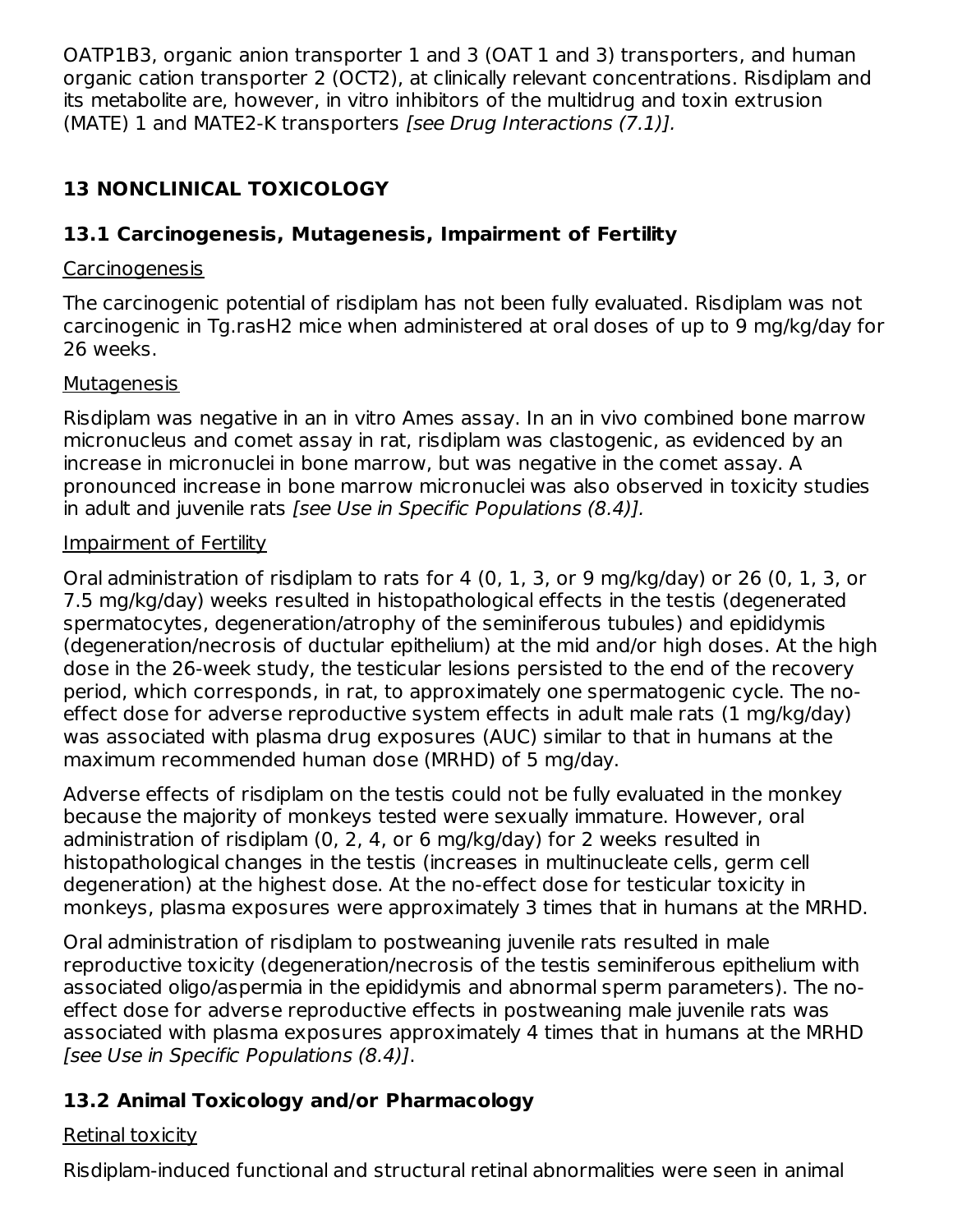studies. In a 39-week toxicity study in monkeys, oral administration of risdiplam (0, 1.5, 3, or 7.5/5 mg/kg/day; high dose lowered after 4 weeks) produced functional abnormalities on the electroretinogram (ERG) in all mid- and high-dose animals at the earliest examination time (Week 20). These findings were associated with retinal degeneration, detected by optical coherence tomography (OCT), on Week 22, the first examination time. The retinal degeneration, with peripheral photoreceptor loss, was irreversible. A no-effect dose for the retinal findings (1.5 mg/kg/day) was associated with plasma exposures (AUC) similar to that in humans at the maximum recommended human dose (MRHD) of 5 mg.

#### Effect on Epithelial Tissues

Oral administration of risdiplam to rats and monkeys resulted in histopathological changes in epithelium of the gastrointestinal (GI) tract (apoptosis/single cell necrosis), lamina propria (vacuolation), the exocrine pancreas (single cell necrosis), the skin, tongue, and larynx (parakeratosis/hyperplasia/degeneration) with associated inflammation. The skin and GI epithelial effects were reversible. The no-effect doses for effects on epithelial tissues in rats and monkeys were associated with plasma exposures (AUC) similar to that in humans at the MRHD.

## **14 CLINICAL STUDIES**

The efficacy of EVRYSDI for the treatment of patients with infantile-onset, later-onset, and pre-symptomatic SMA was evaluated in three clinical studies, Study 1 (NCT02913482) and Study 2 (NCT02908685), and Study 3 (NCT03779334), respectively.

The overall findings of these studies support the effectiveness of EVRYSDI in SMA pediatric and adult patients and appear to support the early initiation of treatment with EVRYSDI.

## **14.1 Infantile-Onset SMA**

Study 1 was an open-label, 2-part study to investigate the efficacy, safety, pharmacokinetics, and pharmacodynamics of EVRYSDI in patients with Type 1 SMA (symptom onset between 28 days and 3 months of age). All patients had genetic confirmation of homozygous deletion or compound heterozygosity predictive of loss of function of the SMN1 gene, and two SMN2 gene copies.

Part 1 of Study 1 was designed as a dose-finding study. Part 2 of Study 1 assessed the safety and efficacy of EVRYSDI at 0.20 mg/kg, the recommended dose determined in Part 1 [see Dosage and Administration (2.4)]. Patients from Part 1 did not take part in Part 2.

A total of 62 patients with symptomatic Type 1 SMA were enrolled in FIREFISH Part 1  $(n=21)$  and Part 2 (n=41), of which 58 patients received the recommended dose. The median age of onset of clinical signs and symptoms was 1.5 months (range: 0.9 to 3.0 months). The median age at enrollment was 5.6 months (range: 2.2 to 6.9 months), and the median time between onset of symptoms and the first dose was 3.7 months (range 1.0 to 6.0 months). Of these patients, 60% were female, 57% were Caucasian, and 29% were Asian. The demographics and baseline disease characteristics were comparable between Part 1 and Part 2 of the study.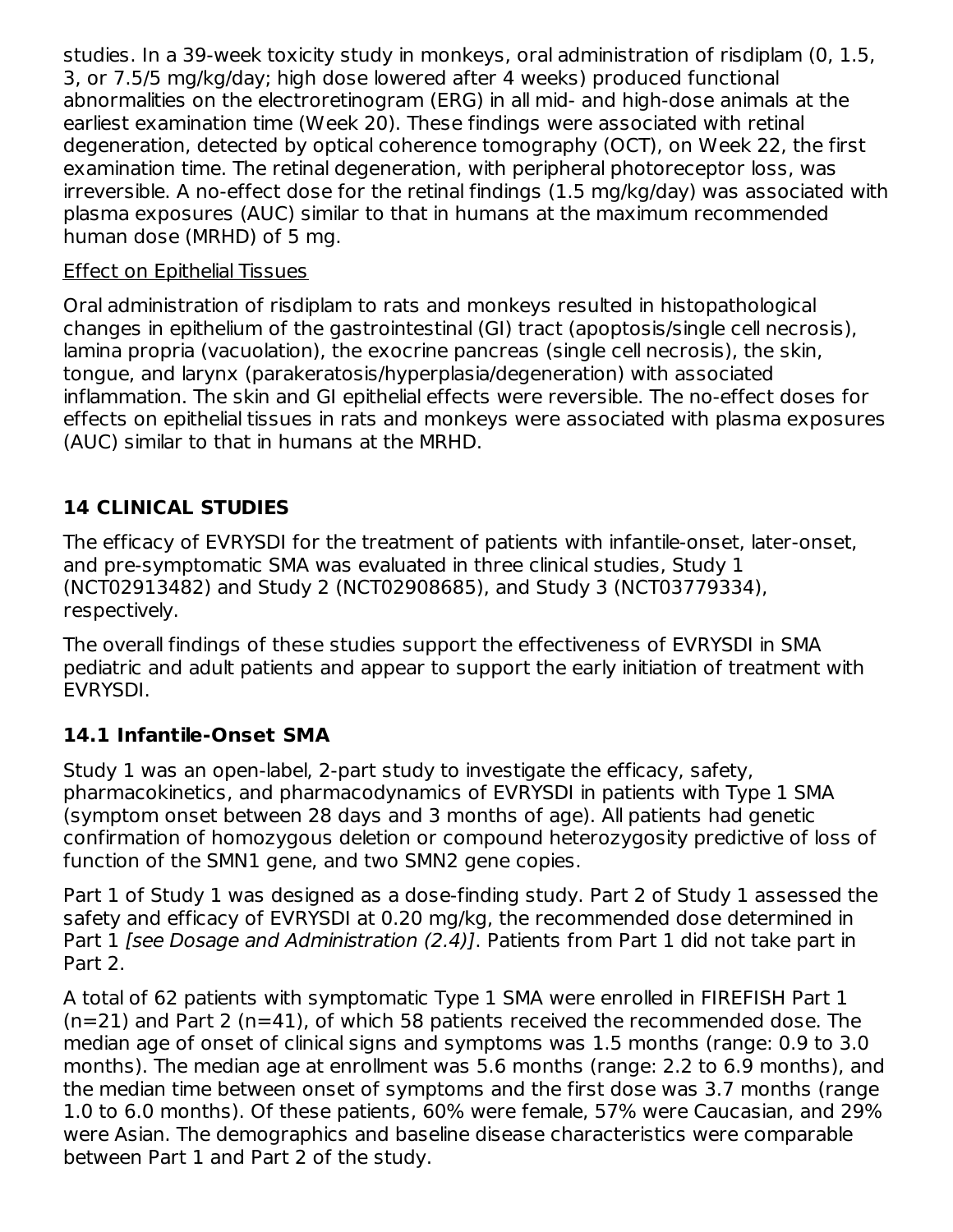Effectiveness was established based on the ability to sit without support for at least 5 seconds (as measured by Item 22 of the Bayley Scales of Infant and Toddler Development – Third Edition (BSID-III) gross motor scale) and on the basis of survival without permanent ventilation. Permanent ventilation was defined as requiring a tracheostomy or more than 21 consecutive days of either non-invasive ventilation ( $\geq 16$ ) hours per day) or intubation, in the absence of an acute reversible event.

The primary endpoint was the proportion of patients with the ability to sit without support for at least 5 seconds (BSID-III gross motor scale, Item 22) after 12 months of treatment in Part 2; 29% of patients (n=12/41) achieved this milestone.

Other efficacy endpoints of EVRYSDI-treated patients in Study 1 (pooled Part 1 and Part 2) are shown in Table 3.

| <b>Efficacy Endpoints</b>                                               | <b>Proportion of</b><br><b>Patients Parts 1</b> | <b>Proportion of</b><br><b>Patients Parts 1</b><br>$\&$ 2 at Month 12 $\&$ 2 at Month 24 |
|-------------------------------------------------------------------------|-------------------------------------------------|------------------------------------------------------------------------------------------|
| Motor Function and<br>Development Milestones                            | $N = 58$ <sup>*</sup>                           |                                                                                          |
| BSID-III, Item 22: sitting<br>without support for at<br>least 5 seconds | 32.8%                                           | 60.3%                                                                                    |
| Survival and Event-Free<br>Survival                                     |                                                 | $N = 62$ <sup>†</sup>                                                                    |
| Alive without Permanent<br>Ventilation                                  | 87.1%                                           | 83.8%                                                                                    |

**Table 3 Key Efficacy Results at Month 12 and Month 24 (Study 1, Parts 1 and Part 2)**

 $\ast$  Results were pooled from all patients who received the recommended dose of risdiplam (all patients in Part 2 and those in the high-dose cohort of Part 1; n=58).

† Results were pooled from all patients who received any dose of risdiplam in Part 1 and Part 2 ( $n=62$ ).

At Month 24, 40% (23/58) of patients who received the recommended dose achieved sitting without support for 30 seconds (BSID-III, Item 26). In addition at Month 24, patients continued to achieve additional motor milestones; 28% (16/58) of patients achieved a standing measure (16% [9/58] supporting weight and 12% [7/58] standing with support), as measured by Section 2 of the Hammersmith Infant Neurological Examination (HINE-2) which assesses motor milestones.

The proportion of patients alive without permanent ventilation (event-free survival) was 84% for all patients at Month 24 (Table 3). Out of 62 patients, 6 infants died (4 within the first 3 months following study enrollment) and one additional patient withdrew from treatment and died 3.5 months later. Four patients required permanent ventilation by Month 24. These results indicate a clinically meaningful deviation from the natural history of untreated infantile-onset SMA. As described in the natural history of untreated infantile-onset SMA, patients would not be expected to attain the ability to sit independently, and no more than 25% of these patients would be expected to survive without permanent ventilation beyond 14 months of age.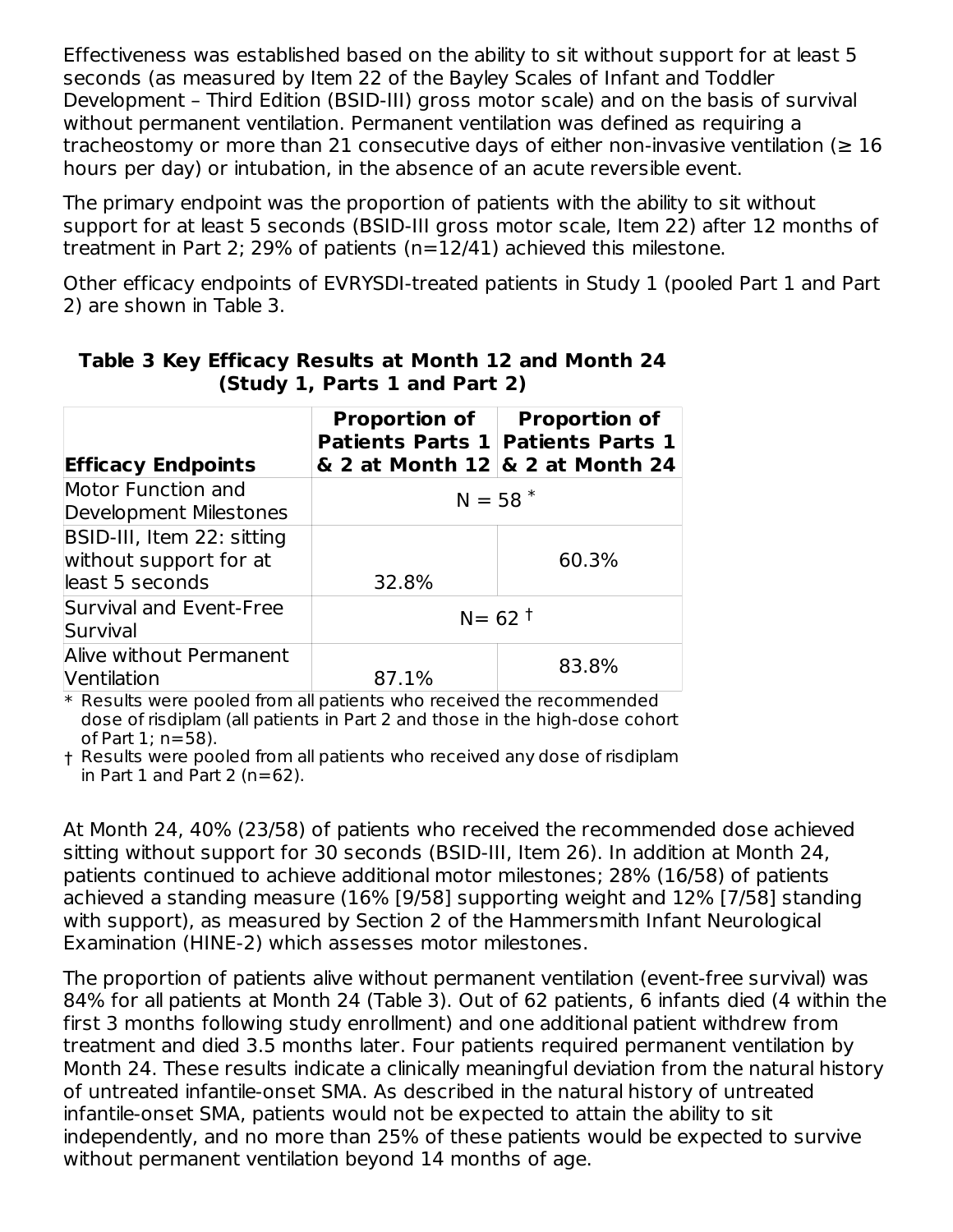#### **14.2 Later-Onset SMA**

Study 2 was a 2-part, multicenter trial to investigate the efficacy, safety, pharmacokinetics, and pharmacodynamics of EVRYSDI in patients diagnosed with SMA Type 2 or Type 3. Part 1 of Study 2 was dose-finding and exploratory in 51 patients (14% ambulatory). Part 2 was randomized, double-blind, placebo-controlled, and is described below.

The primary endpoint in Study 2 Part 2 was the change from baseline to Month 12 in the Motor Function Measure 32 (MFM32) score. A key secondary endpoint was the proportion of patients with a 3-point or greater change from baseline to Month 12 in the MFM32 total score. The MFM32 measures motor function abilities that relate to daily functions. The total MFM32 score is expressed as a percentage (range: 0 to 100) of the maximum possible score, with higher scores indicating greater motor function. Another key secondary endpoint was the Revised Upper Limb Module (RULM). The RULM is a tool used to assess motor performance of the upper limb in SMA patients. It tests proximal and distal motor functions of the arm. The total score ranges from 0 (all the items cannot be performed) to 37 (all the activities are achieved fully without any compensatory maneuvers).

Study 2 Part 2 enrolled 180 non-ambulatory patients with Type 2 (71%) or Type 3 (29%) SMA. Patients were randomized 2:1 to receive EVRYSDI at the recommended dosage [see Dosage and Administration (2.2)] or placebo. Randomization was stratified by age group (2 to 5, 6 to 11, 12 to 17, or 18 to 25 years of age).

The median age of patients at the start of treatment was 9.0 years (range 2 to 25), and the median time between onset of initial SMA symptoms and first treatment was 102.6 months (range 1 to 275). Of the 180 patients included in the trial, 51% were female, 67% were Caucasian, and 19% were Asian. At baseline, 67% of patients had scoliosis (32% of them with severe scoliosis). Patients had a mean baseline MFM32 score of 46.1, and RULM score of 20.1. Overall baseline demographic characteristics were reasonably balanced between the treatment groups (EVRYSDI and placebo), with the exception of scoliosis (63% in the EVRYSDI arm vs. 73% in the placebo group).

The primary analysis on the change from baseline in MFM32 total score at Month 12 showed a clinically meaningful and statistically significant difference between patients treated with EVRYSDI and placebo. The results of the primary analysis and key secondary endpoints are shown in Table 4 and Figure 1.

#### **Table 4 Summary of Efficacy in Patients with Later-Onset SMA at Month 12 of Treatment (Study 2 Part 2)**

| Endpoint                                                                                | <b>EVRYSDI</b><br>$(N = 120)$ | <b>Placebo</b><br>$(N = 60)$ |
|-----------------------------------------------------------------------------------------|-------------------------------|------------------------------|
| <b>Primary Endpoint:</b>                                                                |                               |                              |
| Change from baseline in total MFM32<br>score at Month 12, LS means (95% CI)<br>$ *,+,+$ | 1.36(0.61,<br>2.11)           | $-0.19(-1.22, 0.84)$         |
| Difference from Placebo, Estimate<br>$(95\% \text{ Cl})^*$<br>p-value                   |                               | 1.55(0.30, 2.81)<br>0.0156   |
| <b>Secondary Endpoints:</b>                                                             |                               |                              |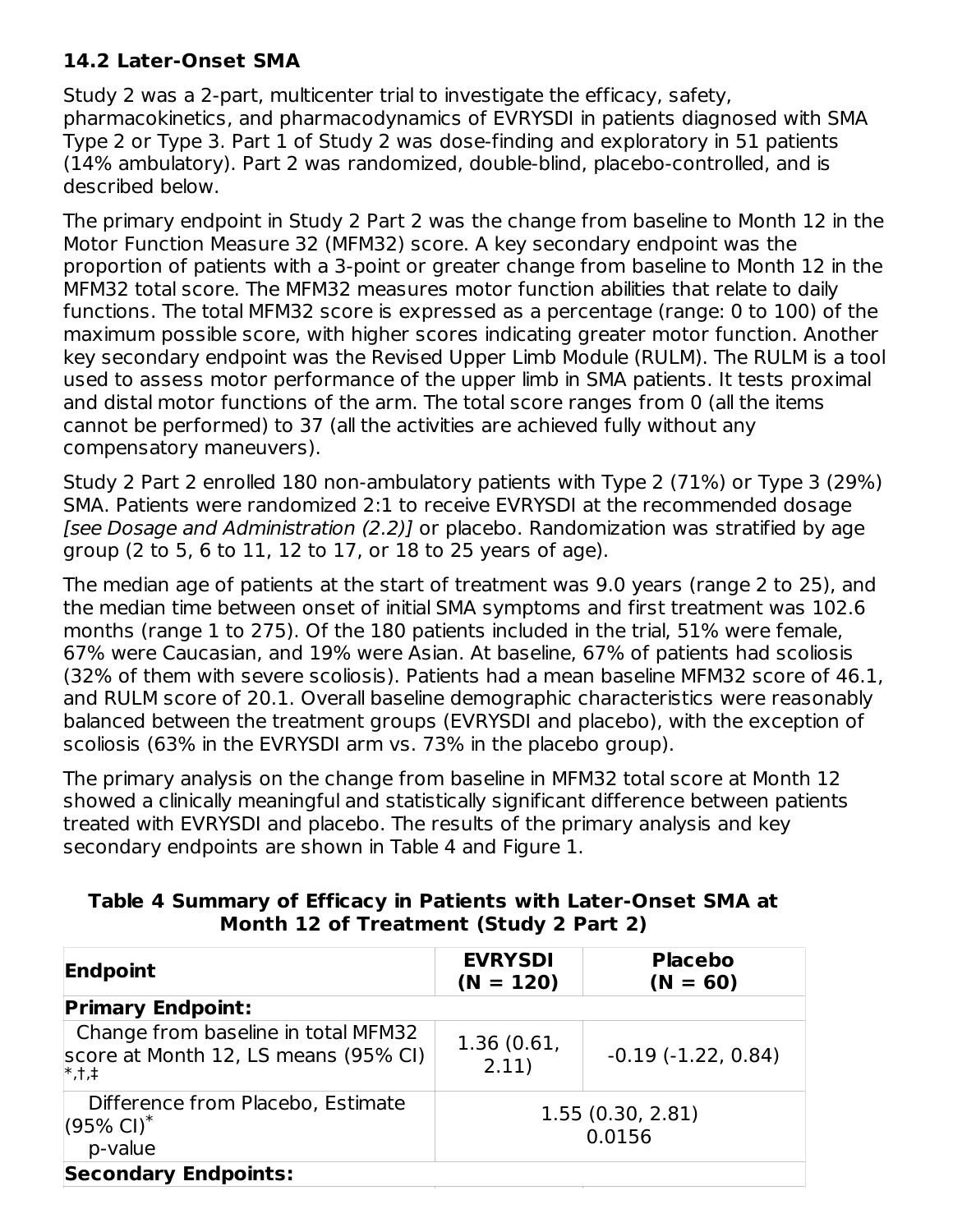| Proportion of patients with a change<br>from baseline MFM32 total score of 3<br>or more at Month 12 (95% CI) <sup><math>\dagger</math>,<math>\dagger</math></sup> | 38.3% (28.9,<br>47.6) | 23.7% (12.0, 35.4)                 |
|-------------------------------------------------------------------------------------------------------------------------------------------------------------------|-----------------------|------------------------------------|
| Odds ratio for overall response (95%)<br>$ CI\rangle$<br>adjusted <sup>§</sup> (unadjusted) p-value <sup>¶</sup>                                                  |                       | 2.35(1.01, 5.44)<br>0.0469(0.0469) |
| Change from baseline in total score of<br>RULM at Month 12, LS means (95%<br>$Cl^*,#$                                                                             | 1.61(1.00,<br>2.22)   | $0.02$ ( $-0.83$ , $0.87$ )        |
| Difference from Placebo, Estimate<br>$(95% \text{ Cl})$<br>adjusted <sup>§</sup> (unadjusted) p-value <sup>*</sup>                                                |                       | 1.59(0.55, 2.62)<br>0.0469(0.0028) |
| * The Mixed Model Repeated Measure (MMRM) analysis included the change from                                                                                       |                       |                                    |

\* baseline total score as the dependent variable and as independent variables the baseline total score, treatment group, time, treatment-by-time interaction, and the randomization stratification variable of age group (2 to 5, 6 to 11, 12 to 17, 18 to 25).

- † The MFM total score was calculated according to the user manual, expressed as a percentage of the maximum score possible for the scale (i.e., sum of the 32 item scores divided by 96 and multiplied by 100).
- ‡ Based on the missing data rule for MFM32, 6 patients were excluded from the analysis  $(EVRYSDI n = 115; placebo control n = 59).$
- § The adjusted p-value was obtained for the endpoints included in the hierarchical testing and was derived based on all the p-values from endpoints in order of the hierarchy up to the current endpoint.
- ¶ The logistic regression analysis included the baseline total score, treatment and age group as independent variables.
- # Based on the missing data rule for RULM, 3 patients were excluded from the analysis  $(EVRYSDI n = 119; placebo control n = 58).$

#### **Figure 1 Mean Change from Baseline in Total MFM32 Score Over 12 Months (Study 2 Part 2) \*,†**



\* Error bars denote the 95% confidence interval.

† The MFM total score was calculated according to the user manual,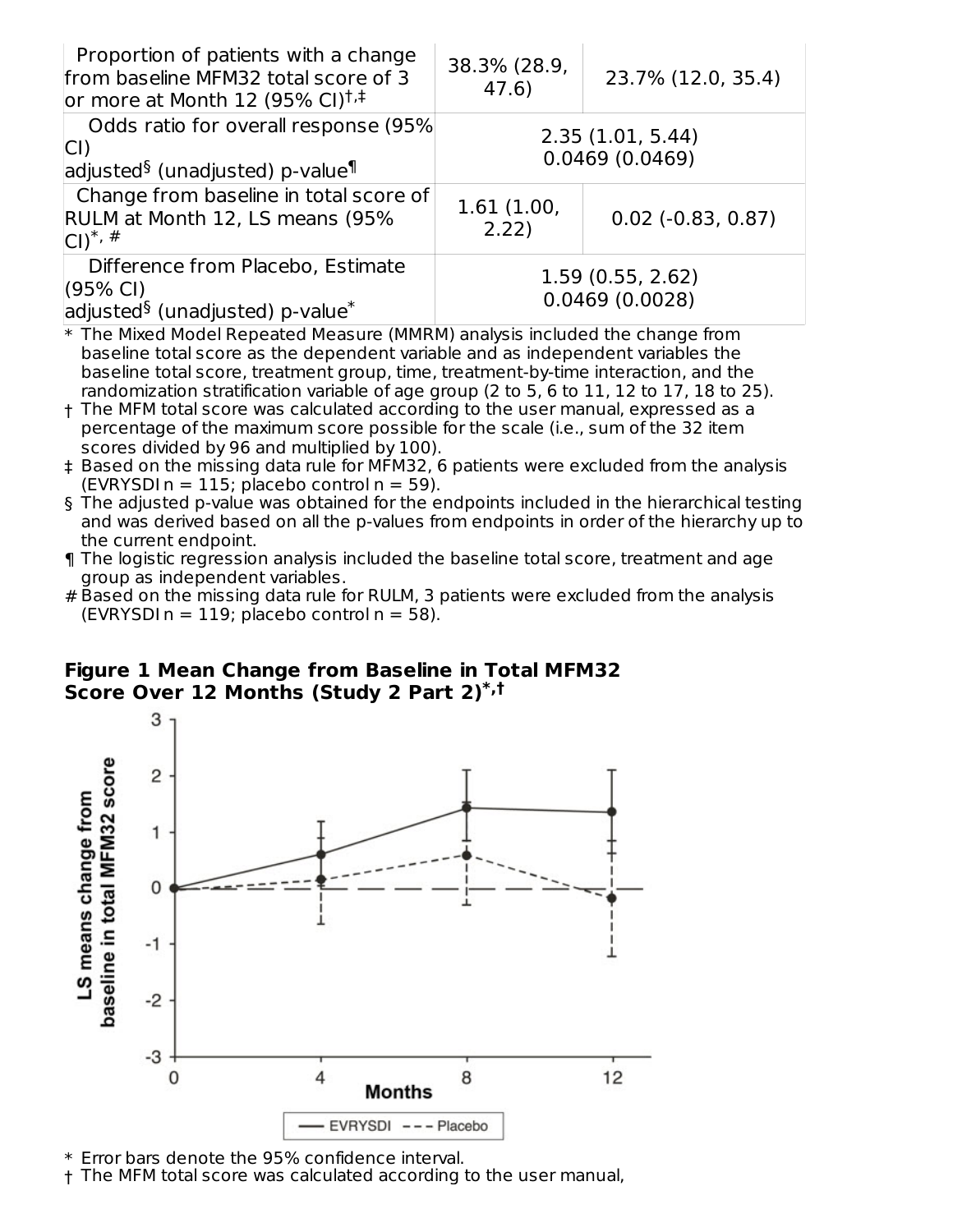expressed as a percentage of the maximum score possible for the scale (i.e., sum of the 32 item scores divided by 96 and multiplied by 100).

#### **14.3 Pre-Symptomatic SMA**

†

Study 3 is an open-label, single-arm, multicenter clinical study to investigate the efficacy, safety, pharmacokinetics, and pharmacodynamics of EVRYSDI in infants up to 6 weeks of age (at first dose) who have been genetically diagnosed with SMA but do not yet present with symptoms.

At the time of an interim analysis, a total of 18 patients with pre-symptomatic SMA were enrolled in Study 3. The efficacy in pre-symptomatic SMA patients was evaluated in 7 patients who had been treated with EVRYSDI for at least 12 months: four patients had 2 copies of the SMN2 gene, 2 patients had 3 copies, and 1 patient had 4 or more copies. Of these 7 patients, the median age at first dose was 35 days (range: 16 to 40 days), 71% were female, 100% were Caucasian.

The 6 patients with 2 or 3 copies of SMN2 achieved the following motor milestones as measured by the HINE-2 at Month 12: 6 (100%) patients achieved sitting (5 patients could pivot/rotate and 1 patient achieved stable sit); 4 (67%) patients could stand (3 patients could stand unaided and 1 patient could stand with support), and 3 (50%) patients could walk independently. All 6 patients were alive at 12 months without permanent ventilation.

#### **16 HOW SUPPLIED/STORAGE AND HANDLING**

#### **16.1 How Supplied**

Each amber glass bottle of EVRYSDI is packaged with a bottle adapter, two 6 mL reusable oral syringes, and two 12 mL reusable oral syringes. EVRYSDI for oral solution is a light yellow, yellow, greyish yellow, greenish yellow, or light green powder. Each bottle contains 60 mg of risdiplam (NDC 50242-175-07).

Additional 1 mL reusable oral syringes will be provided by the pharmacy as detailed in the Instruction for Constitution.

#### **16.2 Storage and Handling**

Store the dry powder at 20°C to 25°C (68°F to 77°F), excursions permitted between 15°C to 30°C (59°F to 86°F) [see USP controlled room temperature]. Keep in the original carton.

Keep the constituted oral solution of EVRYSDI in the original amber bottle to protect from light. Store in a refrigerator at 2°C to 8°C (36°F to 46°F) [see Dosage and Administration (2.4)].

### **17 PATIENT COUNSELING INFORMATION**

Advise the patient to read the FDA-approved patient labeling (Patient Information and Instructions for Use).

#### Pregnancy and Fetal Risk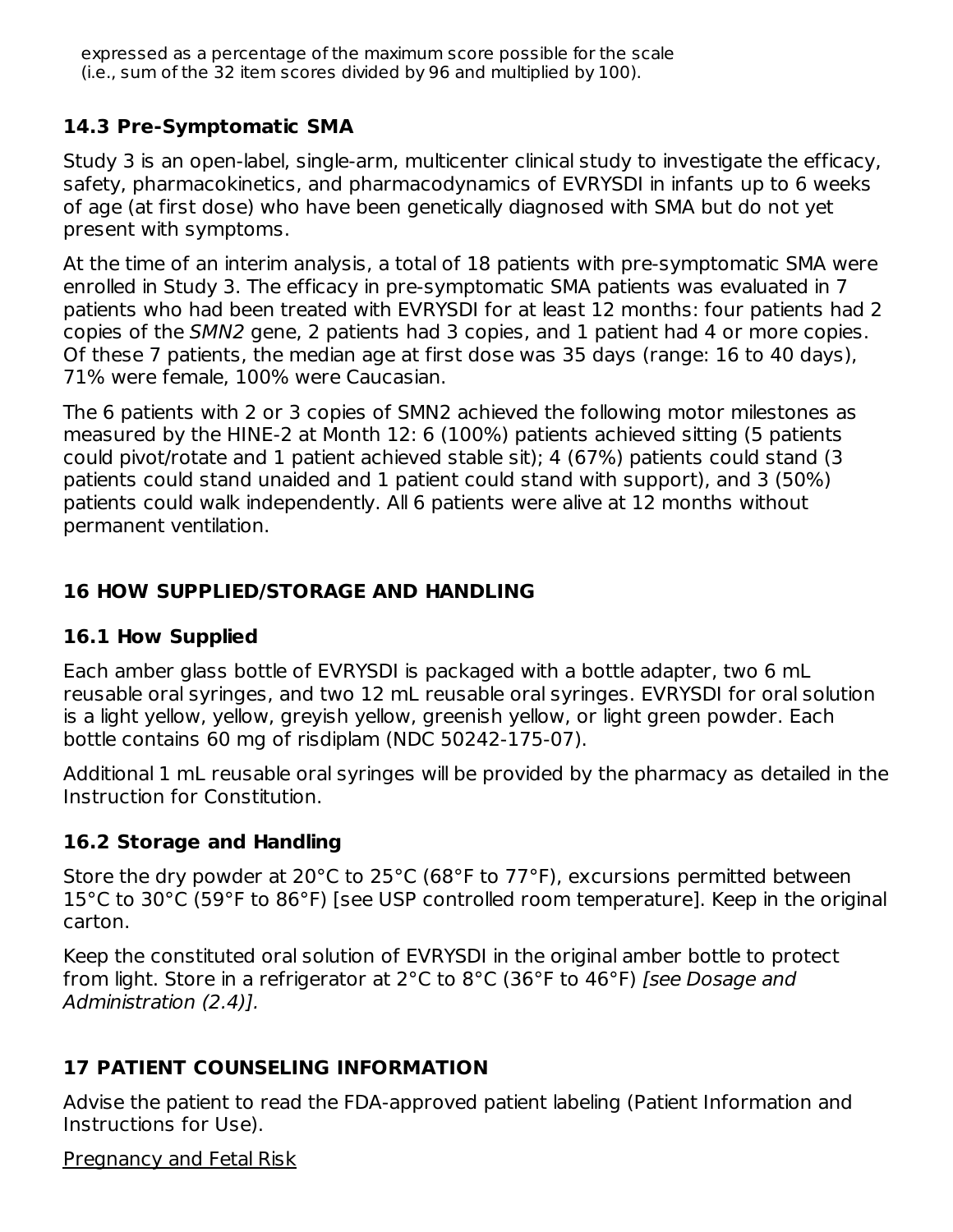Inform pregnant women and women of reproductive potential that, based on animal studies, EVRYSDI may cause fetal harm [see Use in Specific Populations (8.1)].

Discuss with women of childbearing age whether they are pregnant, might be pregnant, or are trying to become pregnant.

Advise women of childbearing potential to use effective contraception during treatment with EVRYSDI and for at least 1 month after stopping EVRYSDI.

Advise a female patient to immediately inform the prescriber if she is pregnant or planning to become pregnant [see Use in Specific Populations (8.3)].

Potential Effects on Male Fertility

Advise male patients that their fertility may be compromised while on treatment with EVRYSDI [see Use in Specific Populations (8.3)].

Instructions for Preparation of Oral Solution

Advise patients to ensure that EVRYSDI is in liquid form when received from the pharmacy.

Instruct patients/caregivers to take EVRYSDI after a meal or after breastfeeding at approximately the same time each day. However, instruct caregivers to not mix EVRYSDI with formula or milk.

Instruct patients/caregivers to take EVRYSDI immediately after it is drawn up into the reusable oral syringe [see Dosage and Administration (2.1)].

EVRYSDI<sup>®</sup> [risdiplam]

Distributed by: **Genentech, Inc**. A Member of the Roche Group 1 DNA Way South San Francisco, CA 94080-4990

EVRYSDI is a registered trademark of Genentech, Inc. ©2022 Genentech, Inc. All rights reserved.

#### **Patient Information EVRYSDI [ev-RIZ-dee] ®(risdiplam) for oral solution**

#### **What is EVRYSDI?**

EVRYSDI is a prescription medicine used to treat spinal muscular atrophy (SMA) in children and adults.

#### **Before taking EVRYSDI, tell your healthcare provider about all of your medical conditions, including if you:**

- are pregnant or plan to become pregnant. If you are pregnant, or are planning to become pregnant, ask your healthcare provider for advice before taking this medicine. EVRYSDI may harm your unborn baby.
- are a woman who can become pregnant: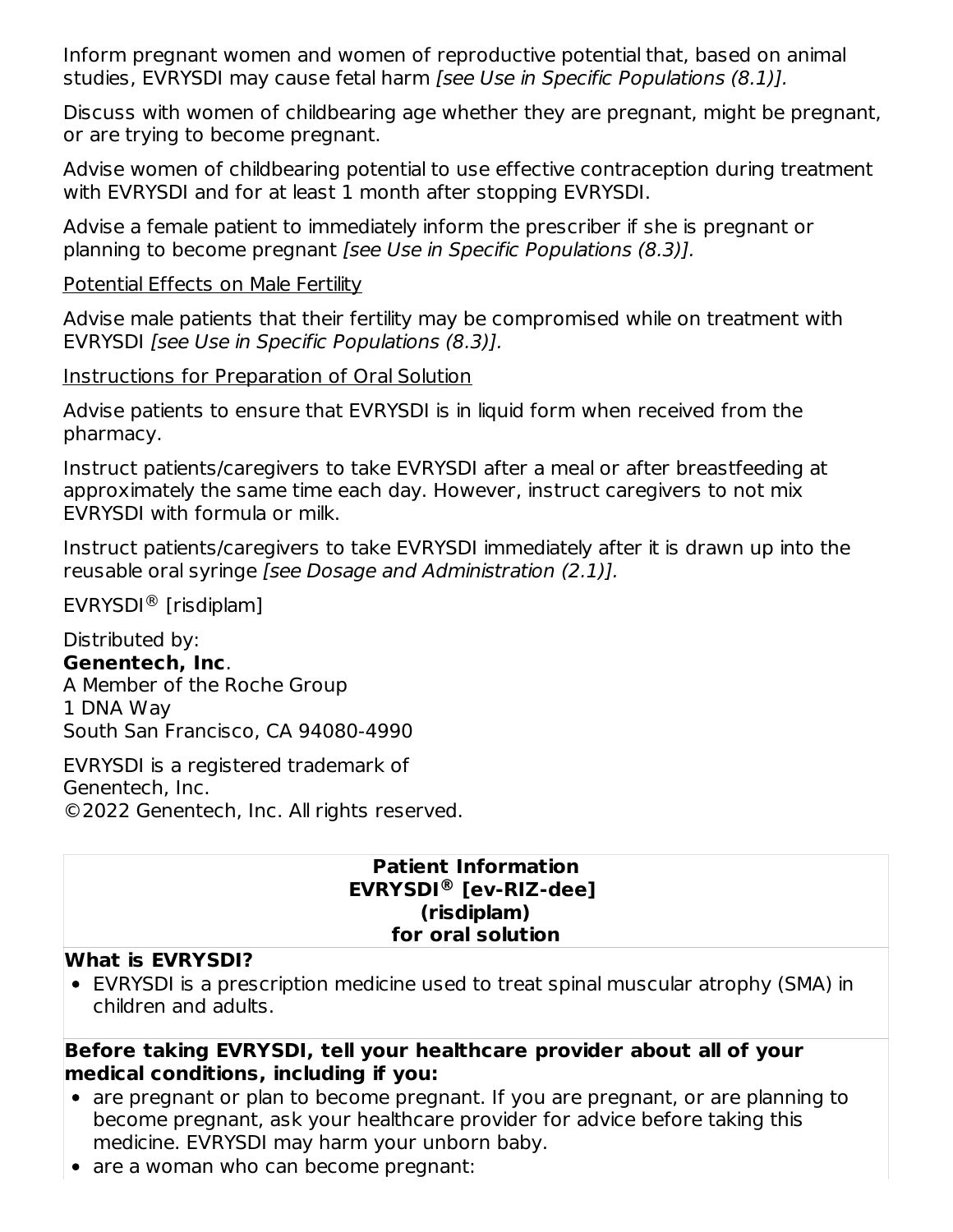- Before you start your treatment with EVRYSDI, your healthcare provider may test you for pregnancy. Because EVRYSDI may harm your unborn baby, you and your healthcare provider will decide if taking EVRYSDI is right for you during this time.
- Talk to your healthcare provider about birth control methods that may be right for you. Use birth control while on treatment and for at least 1 month after stopping EVRYSDI.
- are an adult male planning to have children: EVRYSDI may affect a man's ability to have children (fertility). If this is of concern to you, make sure to ask a healthcare provider for advice.
- are breastfeeding or plan to breastfeed. It is not known if EVRYSDI passes into breast milk and may harm your baby. If you plan to breastfeed, discuss with your healthcare provider about the best way to feed your baby while on treatment with EVRYSDI.

**Tell your healthcare provider about all the medicines you take,** including prescription and over-the-counter medicines, vitamins, and herbal supplements. Keep a list of them to show your healthcare provider, including your pharmacist, when you get a new medicine.

## **How should I take EVRYSDI?**

#### **See the detailed Instructions for Use that comes with EVRYSDI for information on how to take or give EVRYSDI oral solution.**

- You should receive EVRYSDI from the pharmacy as a liquid that can be given by mouth or through a feeding tube. The liquid solution is prepared by your pharmacist or other healthcare provider. If the medicine in the bottle is a powder, **do not use it**. Contact your pharmacist for a replacement.
- Avoid getting EVRYSDI on your skin or in your eyes. If EVRYSDI gets on your skin, wash the area with soap and water. If EVRYSDI gets in your eyes, rinse your eyes with water.

### Taking EVRYSDI

- Your healthcare provider will tell you how long you or your child needs to take EVRYSDI. Do not stop treatment with EVRYSDI unless your healthcare provider tells you to.
- For infants and children, your healthcare provider will determine the daily dose of EVRYSDI needed based on your child's age and weight. For adults, take 5 mg of EVRYSDI daily.
	- Take EVRYSDI exactly as your healthcare provider tells you to take it. Do not change the dose without talking to your healthcare provider.
- Take EVRYSDI 1 time daily after a meal (or after breastfeeding for a child) at approximately the same time each day. Drink water afterwards to make sure EVRYSDI has been completely swallowed.
- Do not mix EVRYSDI with formula or milk.
- If you are unable to swallow and have a nasogastric or gastrostomy tube, EVRYSDI can be given through the tube.
- If you miss a dose of EVRYSDI:
	- If you remember the missed dose within 6 hours of when you normally take EVRYSDI, then take or give the dose. Continue taking EVRYSDI at your usual time the next day.
	- If you remember the missed dose more than 6 hours after you normally take EVRYSDI, skip the missed dose. Take your next dose at your usual time the next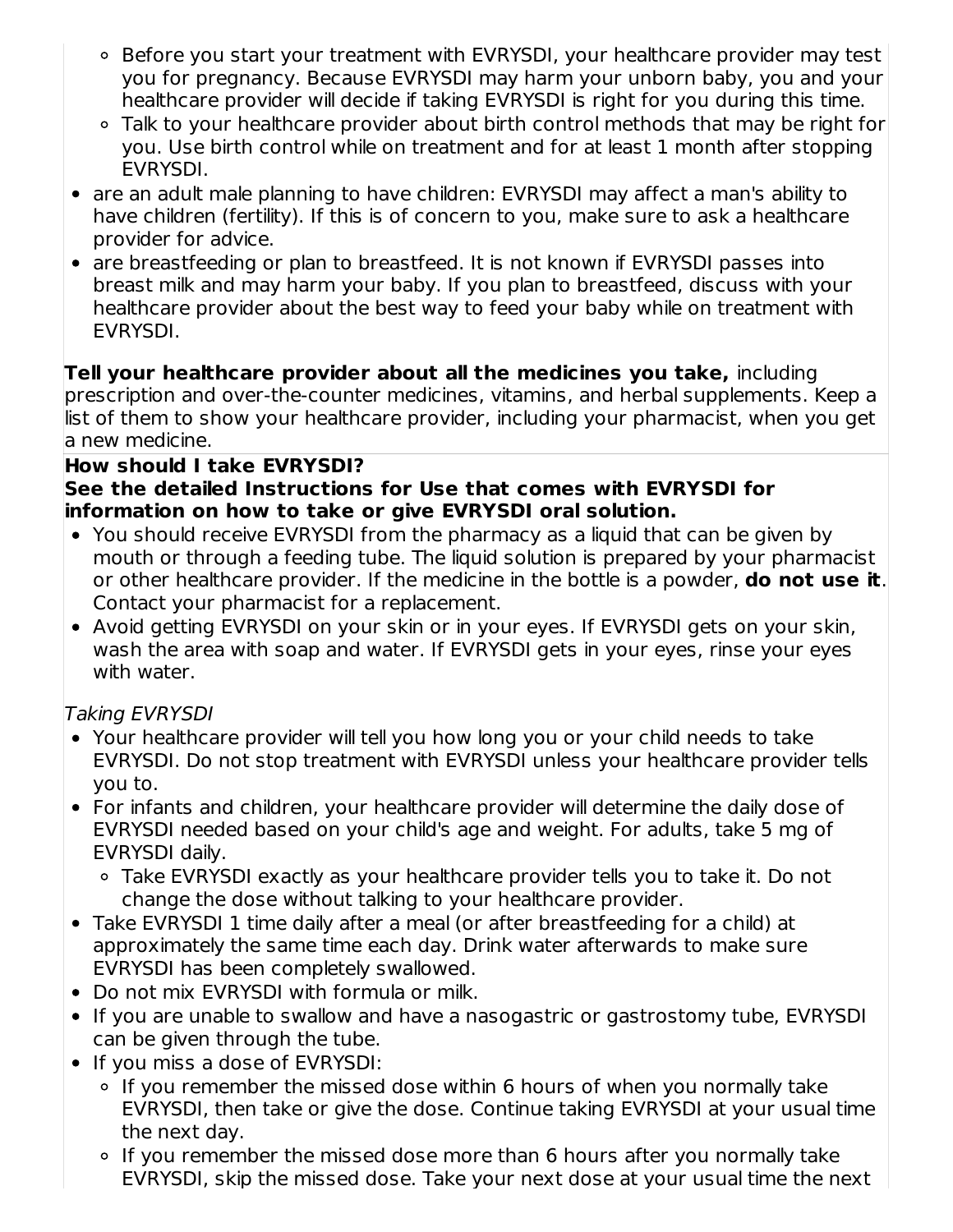day.

If you do not fully swallow the dose, or you vomit after taking a dose, **do not take** another dose of EVRYSDI to make up for that dose. Wait until the next day to take the next dose at your usual time.

EVRYSDI, skip the missed dose. Take your next dose at your usual time the next

### Reusable Oral Syringes

- Your pharmacist will provide you with the reusable oral syringes that are needed for taking your medicine and explain how to use them. Wash the syringes per instructions after use. Do not throw them away.
- Use the reusable oral syringes provided by your pharmacist (you should receive 2 identical oral syringes) to measure your or your child's dose of EVRYSDI, as they are designed to protect the medicine from light. Contact your healthcare provider or pharmacist if your oral syringes are lost or damaged.
- When transferred from the bottle to the oral syringe, take EVRYSDI right away. Do not store the EVRYSDI solution in the syringe. If EVRYSDI is not taken within 5 minutes of when it is drawn up, EVRYSDI should be thrown away from the reusable oral syringe, and a new dose should be prepared.

#### **What are the possible side effects of EVRYSDI? The most common side effects of EVRYSDI include: For later-onset SMA:**

| ° fever                    | • diarrhea                  | ∘ rash                                              |
|----------------------------|-----------------------------|-----------------------------------------------------|
| • For infantile-onset SMA: |                             |                                                     |
|                            | • runny nose, sneezing, and |                                                     |
| • fever                    |                             | sore throat (upper respiratory $\circ$ constipation |
| ∘ diarrhea                 | infection)                  | • vomiting                                          |
| ∘ rash                     | ○ lung infection (lower     | cough<br>$\circ$                                    |

These are not all of the possible side effects of EVRYSDI. For more information, ask your healthcare provider or pharmacist.

Call your doctor for medical advice about side effects. You may report side effects to FDA at 1-800-FDA-1088.

respiratory infection)

## **How should I store EVRYSDI?**

- Store EVRYSDI in the refrigerator between 36°F to 46°F (2°C to 8°C). Do not freeze.
- Keep EVRYSDI in an upright position in the original amber bottle to protect from light.
- Throw away (discard) any unused portion of EVRYSDI 64 days after it is mixed by the pharmacist (constitution). Please see the Discard After date written on the bottle label. (See the **Instructions for Use** that comes with EVRYSDI).

### **Keep EVRYSDI and all medicines out of the reach of children.**

### **General information about the safe and effective use of EVRYSDI.**

Medicines are sometimes prescribed for purposes other than those listed in a Patient Information leaflet. Do not use EVRYSDI for a condition for which it was not prescribed. Do not give EVRYSDI to other people, even if they have the same symptoms you have. It may harm them. You can ask your pharmacist or healthcare provider for information about EVRYSDI that is written for health professionals.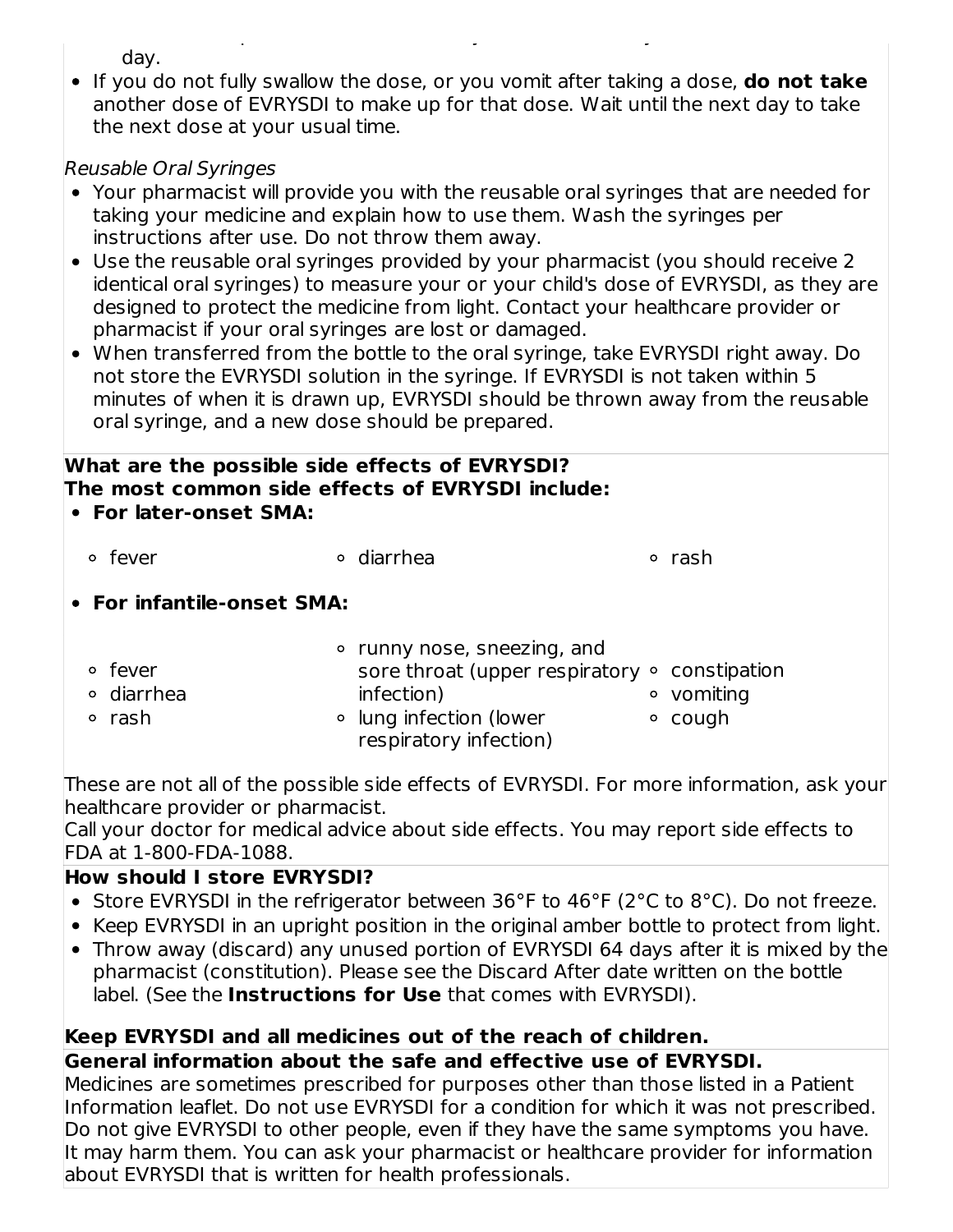#### This Patient Information has been approved by the U.S. Food **What are the ingredients in EVRYSDI? Active ingredient:** risdiplam **Inactive ingredients:** ascorbic acid, disodium edetate dihydrate, isomalt, mannitol, polyethylene glycol 6000, sodium benzoate, strawberry flavor, sucralose, and tartaric acid. Distributed by: **Genentech, Inc.**, A Member of the Roche Group, 1 DNA Way, South San Francisco, CA 94080-4990 EVRYSDI is a registered trademark of Genentech, Inc. ©2022 Genentech, Inc. All rights reserved. For more information, go to www.EVRYSDI.com or call 1-833-387-9734.

and Drug Administration.

Approved: 5/2022

#### **INSTRUCTIONS FOR USE EVRYSDI [ev-RIZ-dee] ®**

(risdiplam) for oral solution

Please read and understand this **Instructions for Use** and the Patient Information leaflet before you start taking EVRYSDI for information about EVRYSDI and how to prepare and give EVRYSDI through an oral syringe, gastrostomy tube (G-tube), or nasogastric tube (NG-tube).

If you have any questions about how to take EVRYSDI, contact your healthcare provider.

EVRYSDI should come as a liquid in a bottle when you receive it from the pharmacy. **Do not** take EVRYSDI and contact your pharmacist if the medicine in the bottle is a powder.

## **Each EVRYSDI carton contains (see Figure A):**

- $01$  Cap
- $01$  Bottle adapter
- **01 EVRYSDI bottle**
- 2 Reusable oral syringes
- $\bullet$  **1** Instructions for Use (not shown)

1 Prescribing Information and Patient Information (not shown)

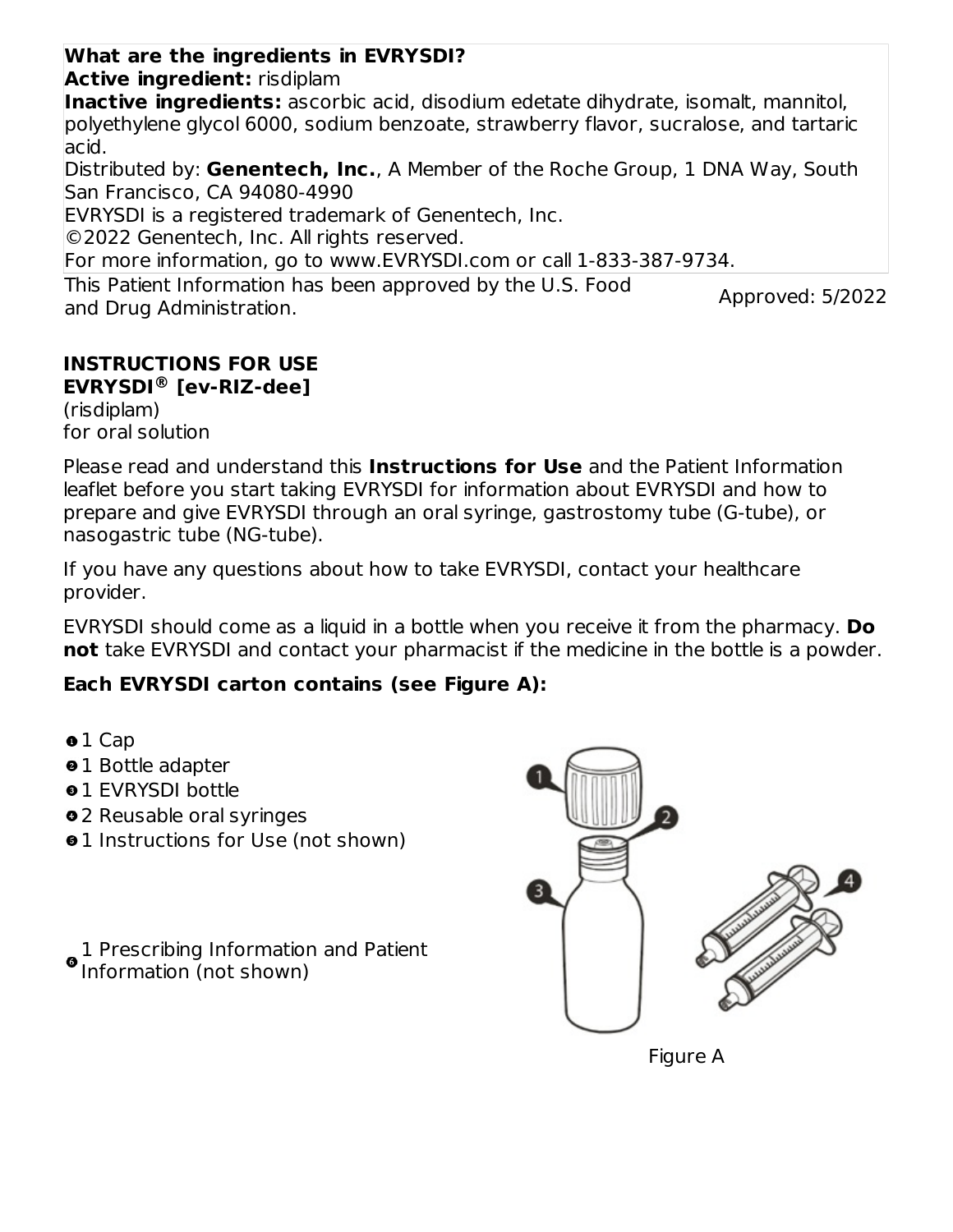

#### **Reusable Oral Syringe Overview (see Figure B)**

### **Important information about EVRYSDI**

- Ask your healthcare provider to show you the correct oral syringe you should use and how to measure your prescribed daily dose.
- Always use the reusable oral syringes that come with EVRYSDI to measure your prescribed daily dose. If your carton does not contain two identical syringes, contact your pharmacist.
- Always take EVRYSDI exactly as your healthcare provider tells you to take it.
- Take EVRYSDI 1 time daily after a meal at approximately the same time each day.
- **Do not** take EVRYSDI if the bottle adapter is not in the bottle. If the bottle adapter is not in the bottle, contact your pharmacist.
- **Do not** mix EVRYSDI into food or liquids. Do not mix EVRYSDI with formula or milk.
- **Do not** take EVRYSDI if the bottle or oral syringes are damaged.
- **Avoid** getting EVRYSDI on your skin or in your eyes. If EVRYSDI gets on your skin, wash the area with soap and water. If EVRYSDI gets in your eyes, rinse your eyes with water.
- If you spill EVRYSDI, dry the area with a dry paper towel and then clean with water. Throw away the paper towel in the trash and wash your hands well with soap and water.
- If there is not enough EVRYSDI left in the bottle for your prescribed dose, throw away (discard) the bottle with remaining EVRYSDI and used oral syringes according to your local requirements.
- Use a new bottle of EVRYSDI to get your prescribed dose. **Do not** mix EVRYSDI from the new bottle with the bottle you are currently using.

#### **How to store EVRYSDI**

• Store EVRYSDI in the refrigerator between 36°F to 46°F (2°C to 8°C). Do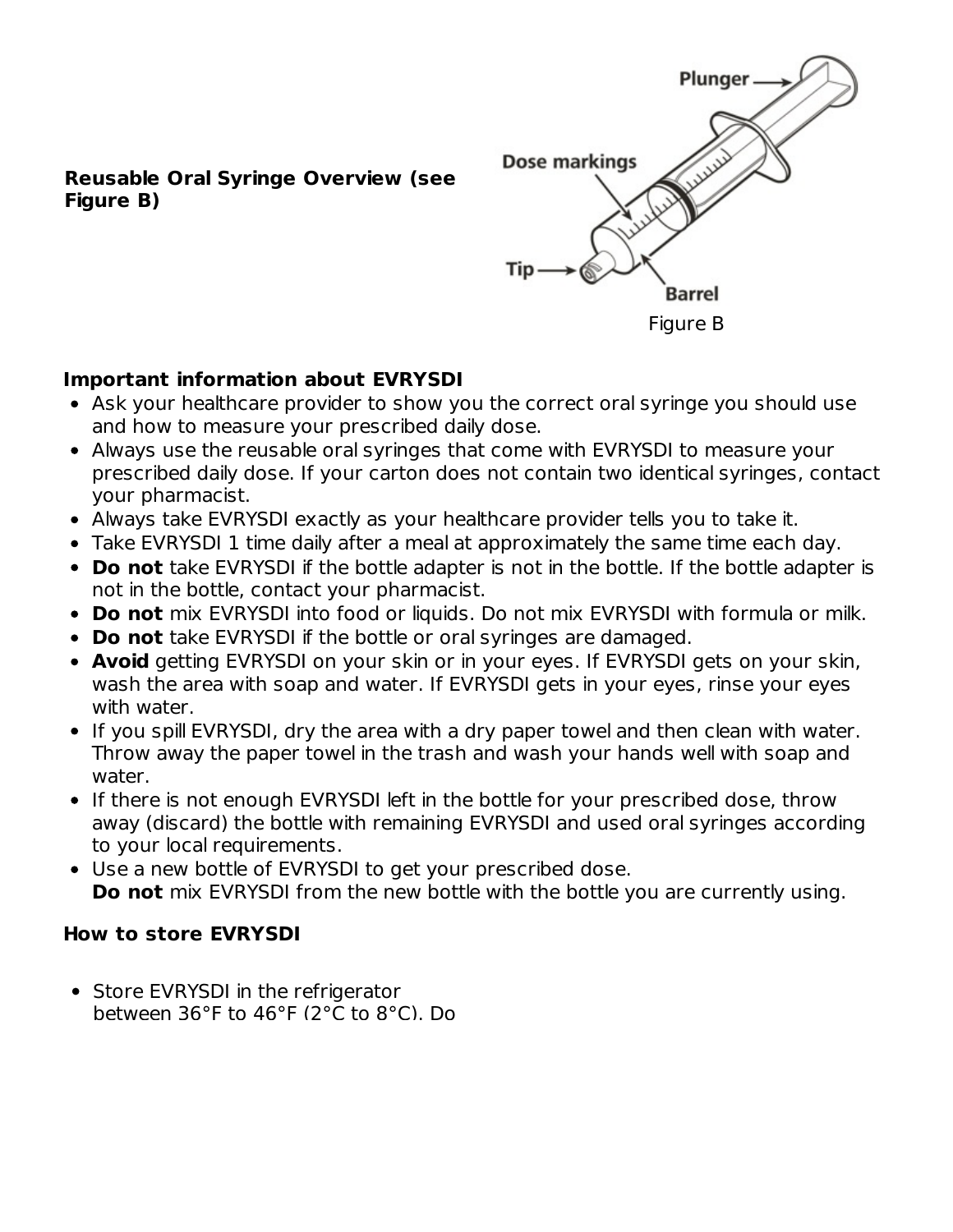between 36°F to 46°F (2°C to 8°C). Do not freeze.

- Store EVRYSDI in the original amber bottle in an upright position with the cap tightly closed.
- Throw away (discard) any unused portion of EVRYSDI 64 days after constitution. Please see the **Discard After** date written on the bottle label (see Figure C).
- Ask your pharmacist for the **Discard After** date if it is not written on the bottle label.
- **Keep EVRYSDI and all medicines and syringes out of the reach of children.**



Figure C

## **A) Preparing and withdrawing your dose**

#### **How to prepare your dose of EVRYSDI**



### **Step A1**

Remove the cap by pushing it down and then twisting the cap to the left (counterclockwise) (See Figure D). Do not throw away the cap.



# End of plunger position

Figure E

#### **Step A2**

Push the plunger of the oral syringe all the way down to remove any air in the oral syringe (See Figure E).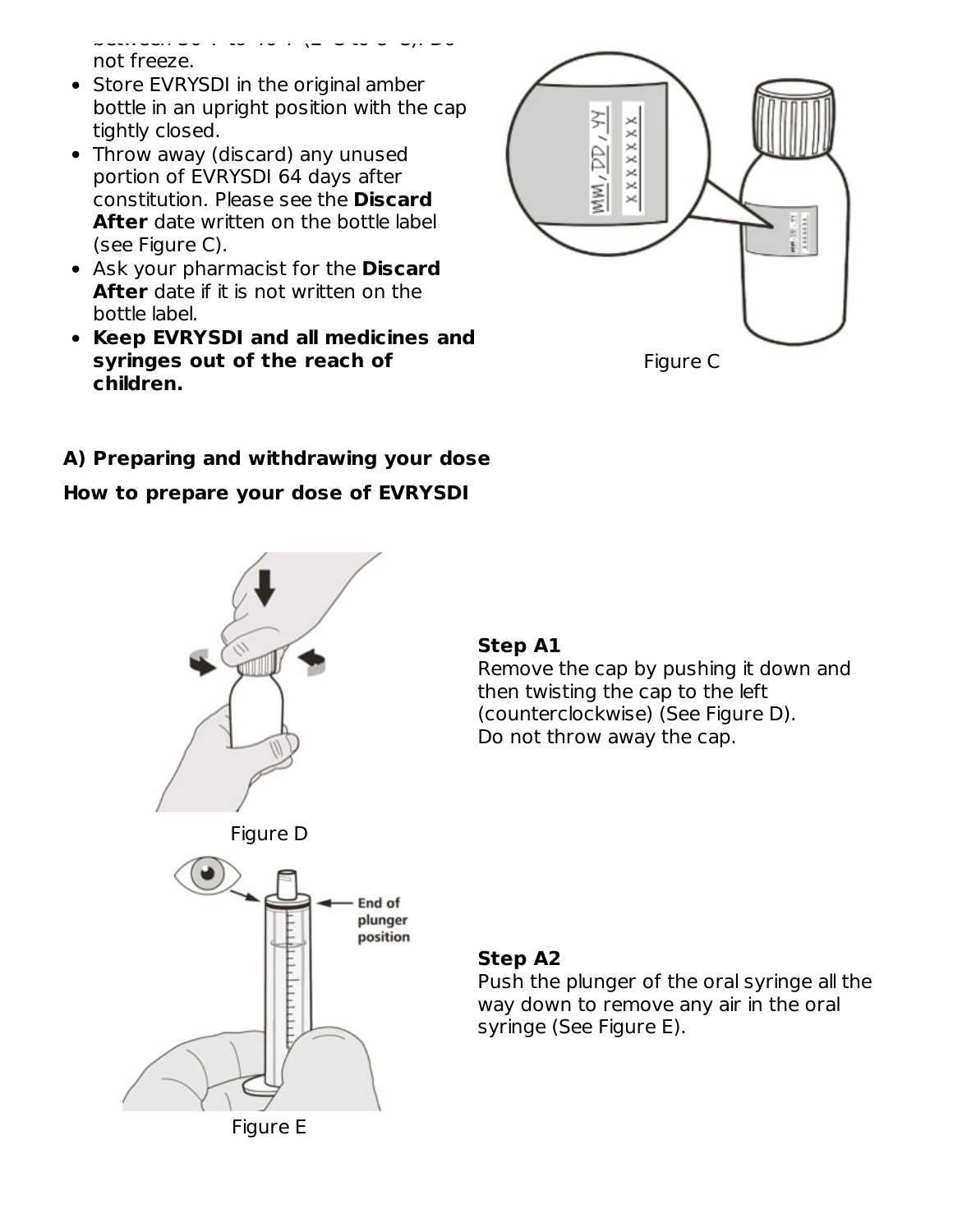











#### **Step A3**

Place the EVRYSDI bottle on a flat surface. While keeping the bottle in an upright position, insert the syringe tip into the bottle adapter (See Figure F).

### **Step A4**

Carefully turn the bottle upside down with the syringe tip firmly inserted into the bottle adapter (See Figure G).

## **Step A5**

Slowly pull back on the plunger to withdraw your prescribed dose of EVRYSDI. The top of the black plunger stopper must line up with the mL marking on the oral syringe for your prescribed daily dose (See Figure H).

After the correct dose is withdrawn, **hold the plunger in place to keep the plunger from moving**.

## **Step A6**

### **Continue to hold the plunger in place to keep the plunger from moving.**

Leave the oral syringe in the bottle adapter and turn the bottle to an upright position. Place the bottle onto a flat surface. Remove the oral syringe from the bottle adapter by gently pulling straight up on the oral syringe while holding the plunger in place (See Figure I).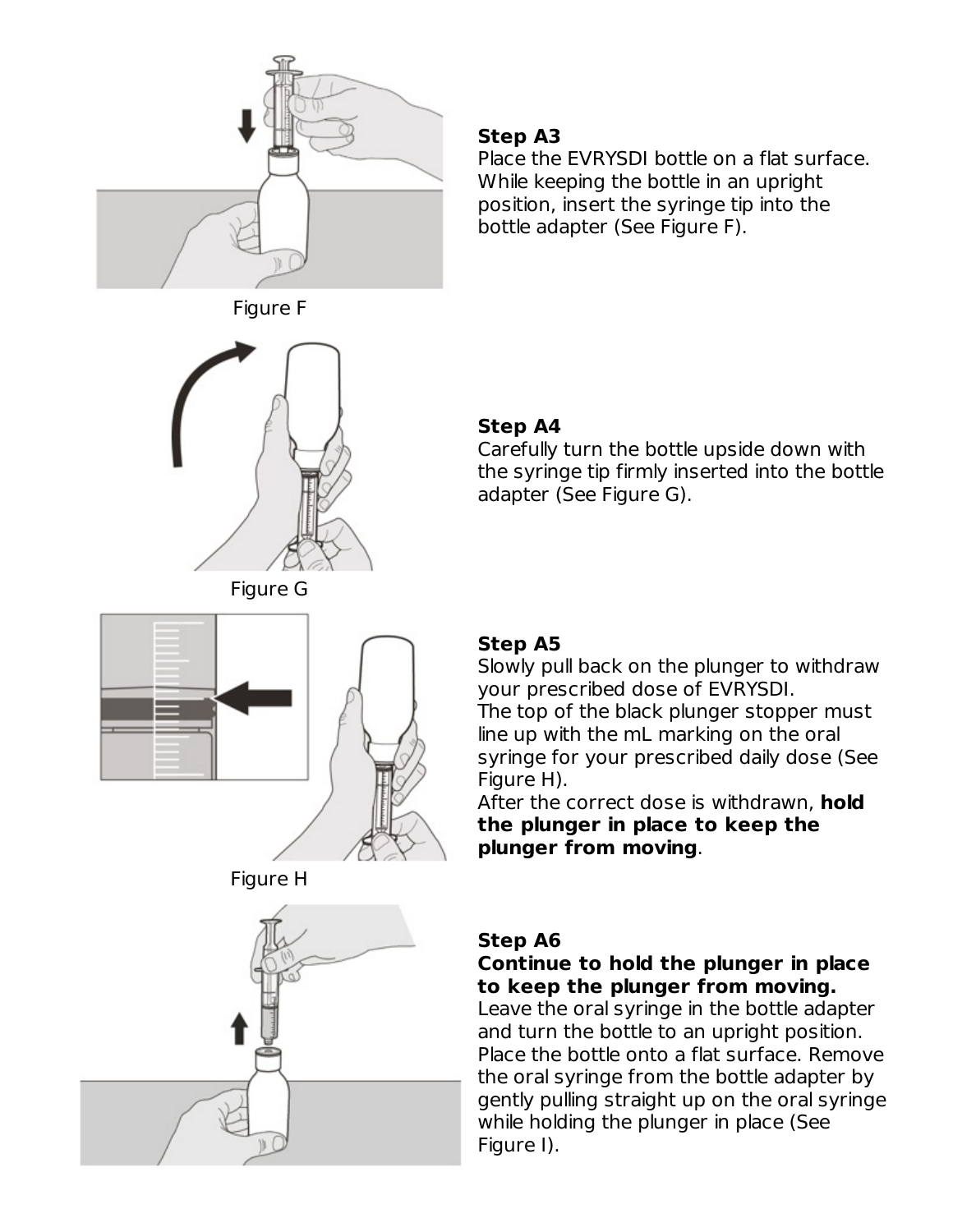

Figure J



## **Step A8**

Put the cap back on the bottle. Turn the cap to the right (clockwise) to tightly close the bottle (See Figure K). Do not remove the bottle adapter from the bottle.

If you are taking your dose of EVRYSDI by mouth, follow the instructions in "**B) How to take a dose of EVRYSDI by mouth**".

If you are taking your dose of EVRYSDI through a gastrostomy tube, follow the instructions in "**C) How to give a dose of EVRYSDI through a gastrostomy tube**".

If you are taking your dose of EVRYSDI through a nasogastric tube, follow the instructions in "**D) How to give a dose of EVRYSDI through a nasogastric tube**".

## **B) How to take a dose of EVRYSDI by mouth**

Sit upright when taking a dose of EVRYSDI by mouth.

## **Step A7**

Hold the oral syringe with the syringe tip pointing up. Check the EVRYSDI in the oral syringe. **If** there are large air bubbles in the oral syringe (See Figure J) **or if** you have drawn up the wrong dose of EVRYSDI, insert the syringe tip firmly into the bottle adapter while the bottle is in an upright position. Push the plunger all the way down so that EVRYSDI flows back into the bottle and repeat Steps A4 through A7. **Take or give EVRYSDI right away after it is drawn up into the oral syringe.** If it is not taken within 5 minutes, throw away EVRYSDI liquid from your oral syringe into the household trash. Do this by pushing the plunger all the way down to remove EVRYSDI from the oral syringe. Prepare a new dose starting with Step A2.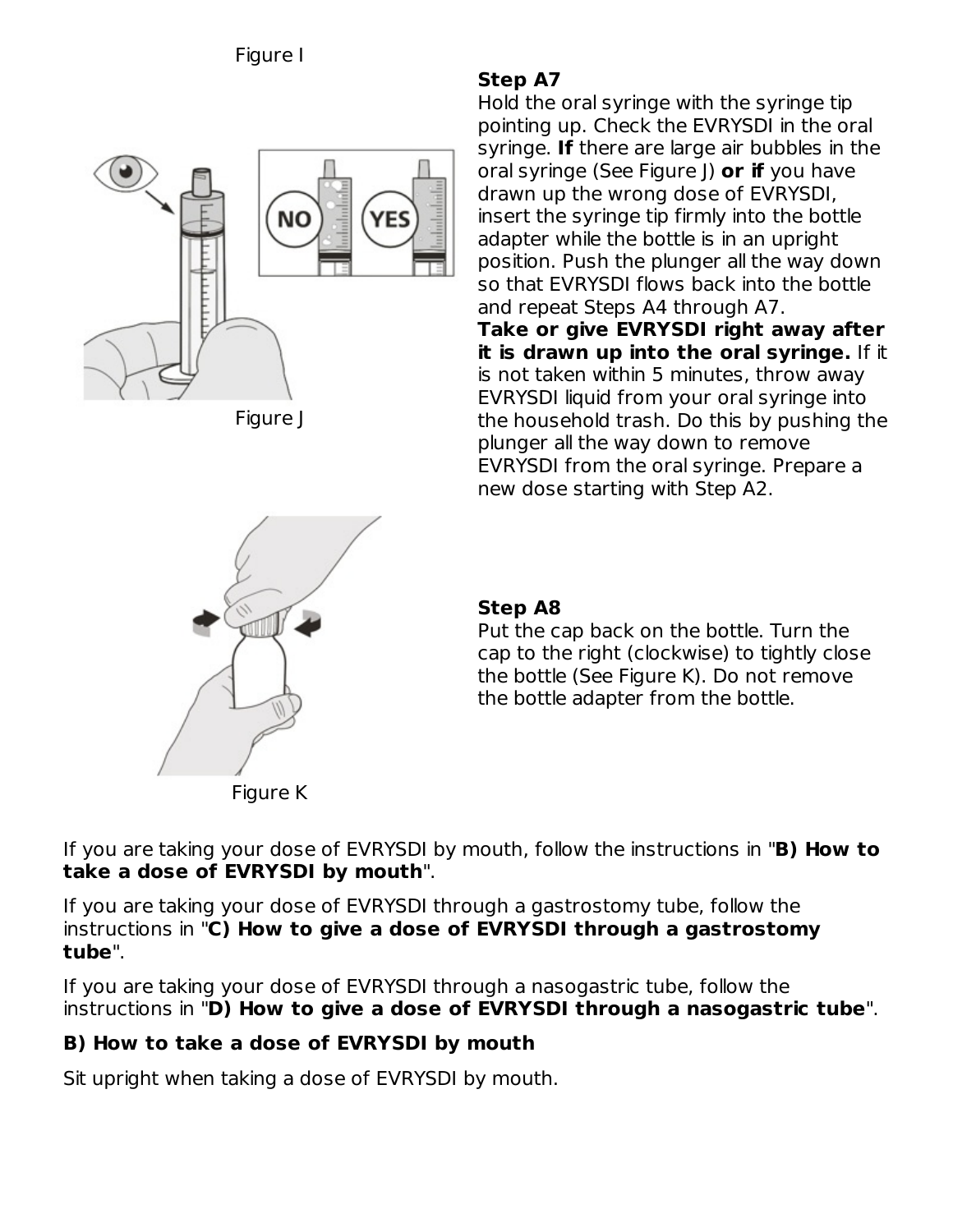

#### **Step B1**

Place the oral syringe into the mouth **with the tip along either cheek**.

**Slowly** push the plunger all the way down to give the full dose of EVRYSDI (See Figure  $L$ ).

**Giving EVRYSDI into the throat or too fast may cause choking.**





#### **Step B2**

Check that there is no EVRYSDI left in the oral syringe (See Figure M).





### **Step B3**

**Drink about a tablespoon (15 mL)** of water right after taking the prescribed dose of EVRYSDI to ensure the drug has been completely swallowed (See Figure N). **Go to Step E for cleaning of the syringe.**

# **C) How to give a dose of EVRYSDI through a gastrostomy tube**

If you are giving EVRYSDI through a gastrostomy tube, ask your healthcare provider to show you how to inspect the gastrostomy tube before giving EVRYSDI.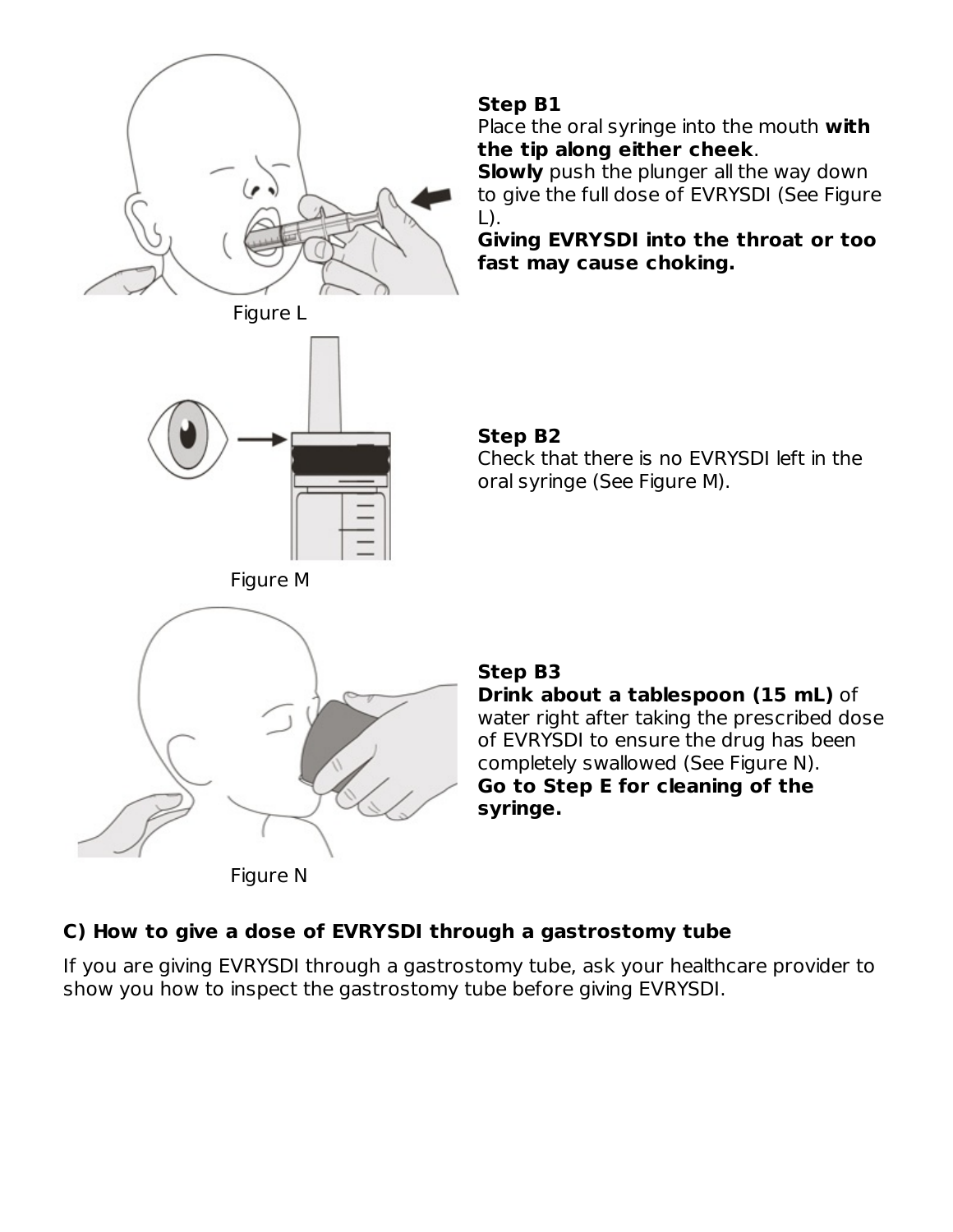

#### **Step C1**

Place the oral syringe tip into the gastrostomy tube. Slowly push the plunger all the way down to give the full dose of EVRYSDI (See Figure O).

#### **Step C2**

Check that there is no EVRYSDI left in the oral syringe (See Figure P).

#### **Step C3**

Flush the gastrostomy tube with 10 mL to 20 mL of water right after giving the prescribed dose of EVRYSDI (See Figure Q). **Go to Step E for cleaning of the syringe.**

### **D) How to give a dose of EVRYSDI through a nasogastric tube**

If you are giving EVRYSDI through a nasogastric tube, ask your healthcare provider to show you how to inspect the nasogastric tube before giving EVRYSDI.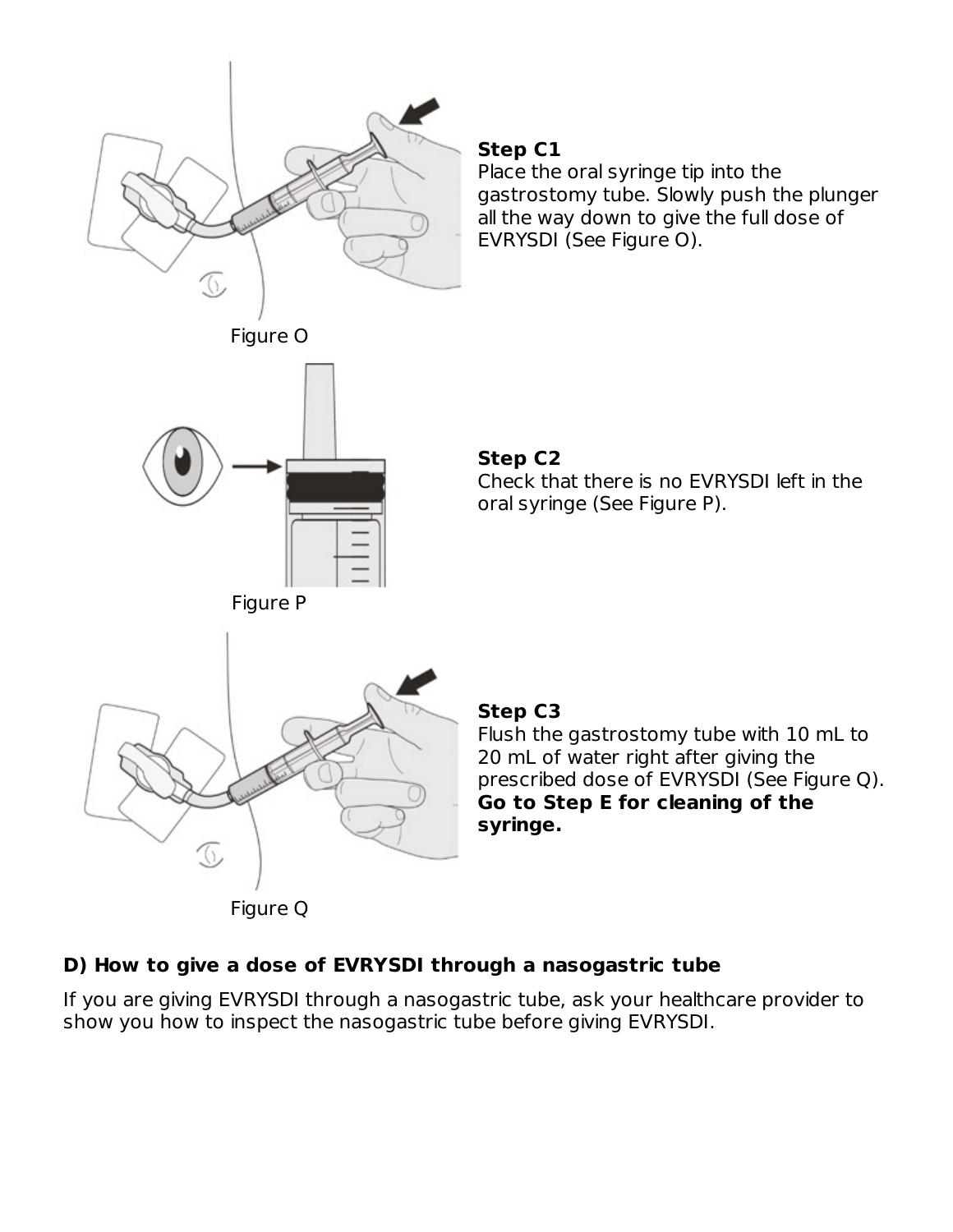

#### **Step D1**

Place the oral syringe tip into the nasogastric tube. Slowly press the plunger all the way down to give the full dose of EVRYSDI (See Figure R).



#### **Step D2**

Check that there is no EVRYSDI left in the oral syringe (See Figure S).



### **Step D3**

Flush the nasogastric tube with 10 mL to 20 mL of water right after giving the prescribed dose of EVRYSDI (See Figure T). **Go to Step E for cleaning of the syringe.**

Figure T

### **E) How to clean the oral syringe after use**



### **Step E1**

Remove the plunger from the oral syringe by pulling the plunger away from the syringe until the plunger comes out of the syringe.

Rinse the oral syringe barrel well under clean water (See Figure U).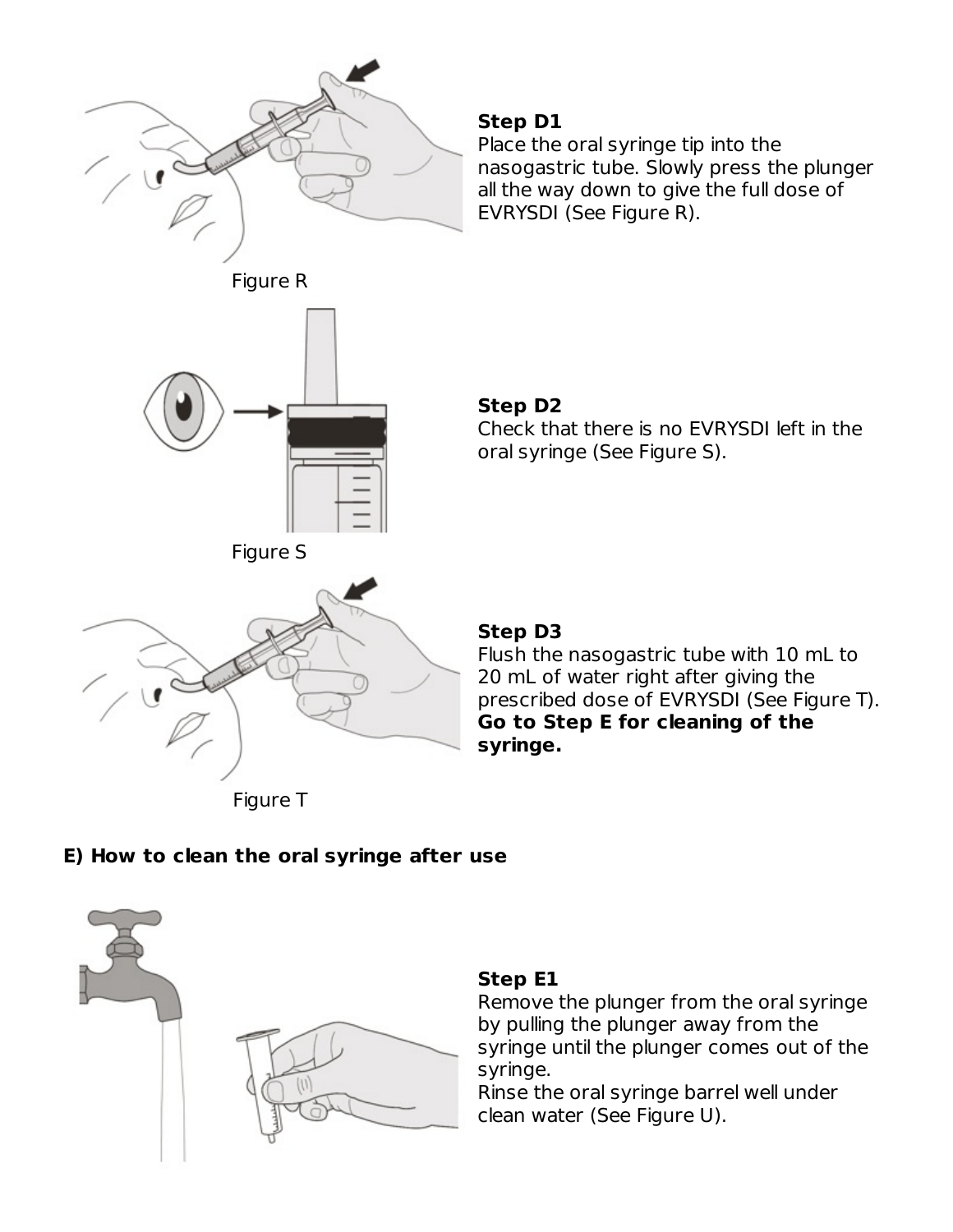

#### **Step E2**

Rinse the plunger well under clean water (See Figure V).





Figure W

### **Step E3**

Check that the oral syringe barrel and plunger are clean. Place the oral syringe barrel and plunger on a clean surface in a safe place to dry (See Figure W). Wash your hands with soap and water. After the oral syringe barrel and plunger are

dry, put the plunger back into the oral syringe barrel and store the syringe with your medicine.

EVRYSDI is a registered trademark of Genentech, Inc.

#### Distributed by: **Genentech, Inc.**

# 1 DNA Way

South San Francisco, CA 94080-4990

Approved: 4/2021

This Instructions for Use has been Approved by the U.S. Food and Drug Administration.

©2021 Genentech, Inc. All Rights Reserved

## **EVRYSDI ®**

(risdiplam) for oral solution

Instructions for Constitution **(FOR HEALTHCARE PROVIDERS ONLY)**

**Each EVRYSDI carton contains (see Figure A):**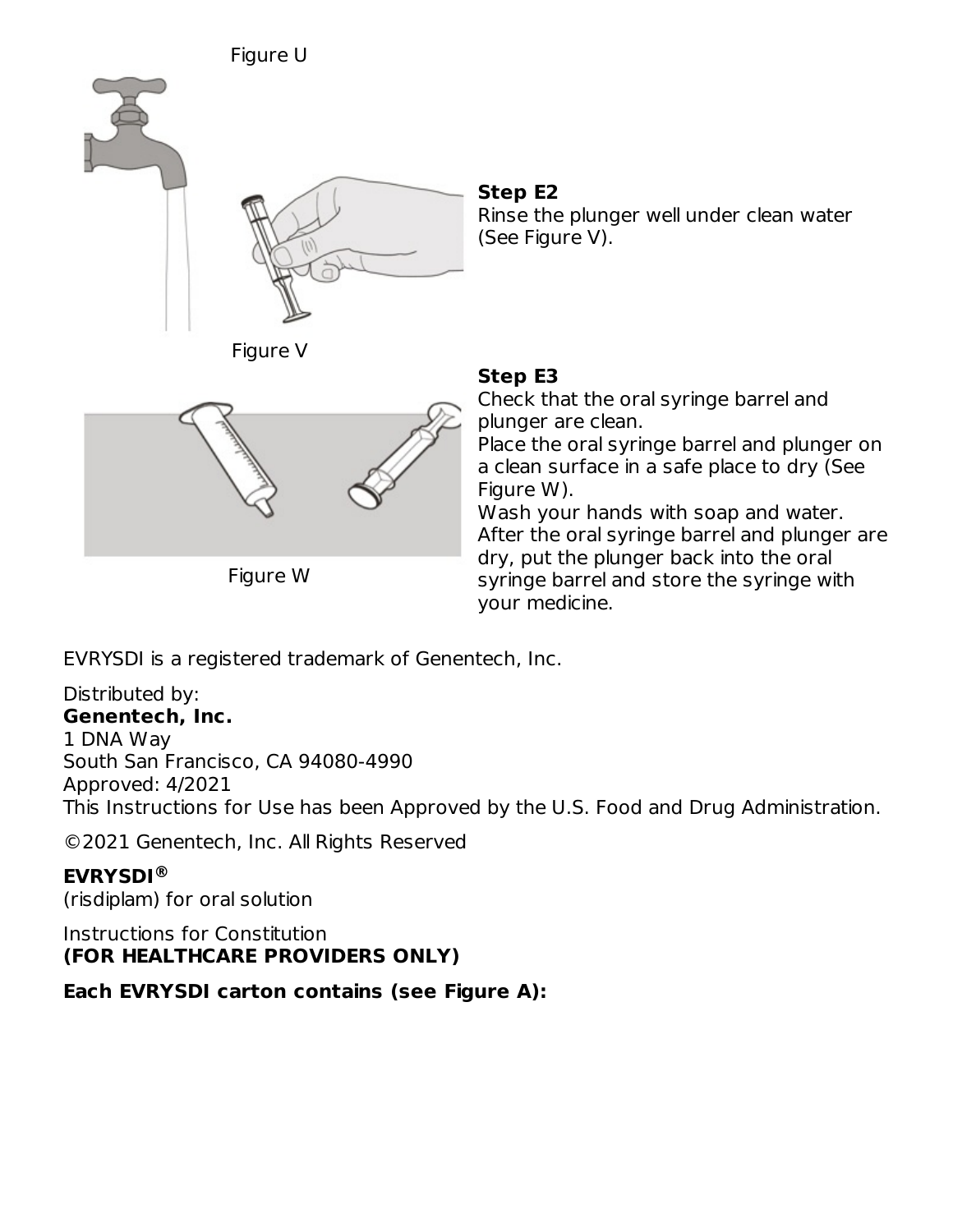- o 1 Cap
- **01 EVRYSDI bottle**
- 2 Reusable oral syringes 12 mL
- 2 Reusable oral syringes 6 mL
- **01 Press-in bottle adapter**
- $\bullet$  **1** Prescribing Information (not shown)
- $\bullet$  **1** Instructions for Constitution (not shown)
- $01$  **Instructions for Use (not shown)**



Note: 1 mL reusable oral syringes will be provided separately.

## **Important information about EVRYSDI**

- **Do not** use if the powder expiration date has passed. The powder expiration date is printed on the bottle label.
- **Do not** use the medicine if any of the supplies are damaged or missing.
- Use purified water to constitute the medicine.
- Select the appropriate oral syringes (1 mL, 6 mL, or 12 mL) based on the patient's dose and provide instruction to the patient/caregiver on how to administer their dose. The oral syringes provided are intended to be reusable.
	- The 6 mL and 12 mL oral syringes are provided in the carton.
	- The 1 mL oral syringes will be provided separately.
- Only use the amber oral syringe provided for use with EVRYSDI. Other syringes may not be compatible with the press-in-bottle adapter and may not protect the product from light.

## **How to store EVRYSDI**

- Store the dry powder at 20°C to 25°C (68°F to 77°F), excursions permitted between 15°C to 30°C (59°F to 86°F) [see USP controlled room temperature]. Keep in the original carton.
- Store the constituted oral solution of EVRYSDI upright in the original amber bottle in a refrigerator at 2°C to 8°C (36°F to 46°F). Do not freeze.

## **Important precautions for preparation of EVRYSDI**

- **Avoid inhalation and direct contact** with skin or mucous membranes with the dry powder and the constituted solution. If such contact occurs, wash thoroughly with soap and water; rinse eyes with water.
- **Wear disposable gloves** during the preparation and clean up procedure.

## **Constitution**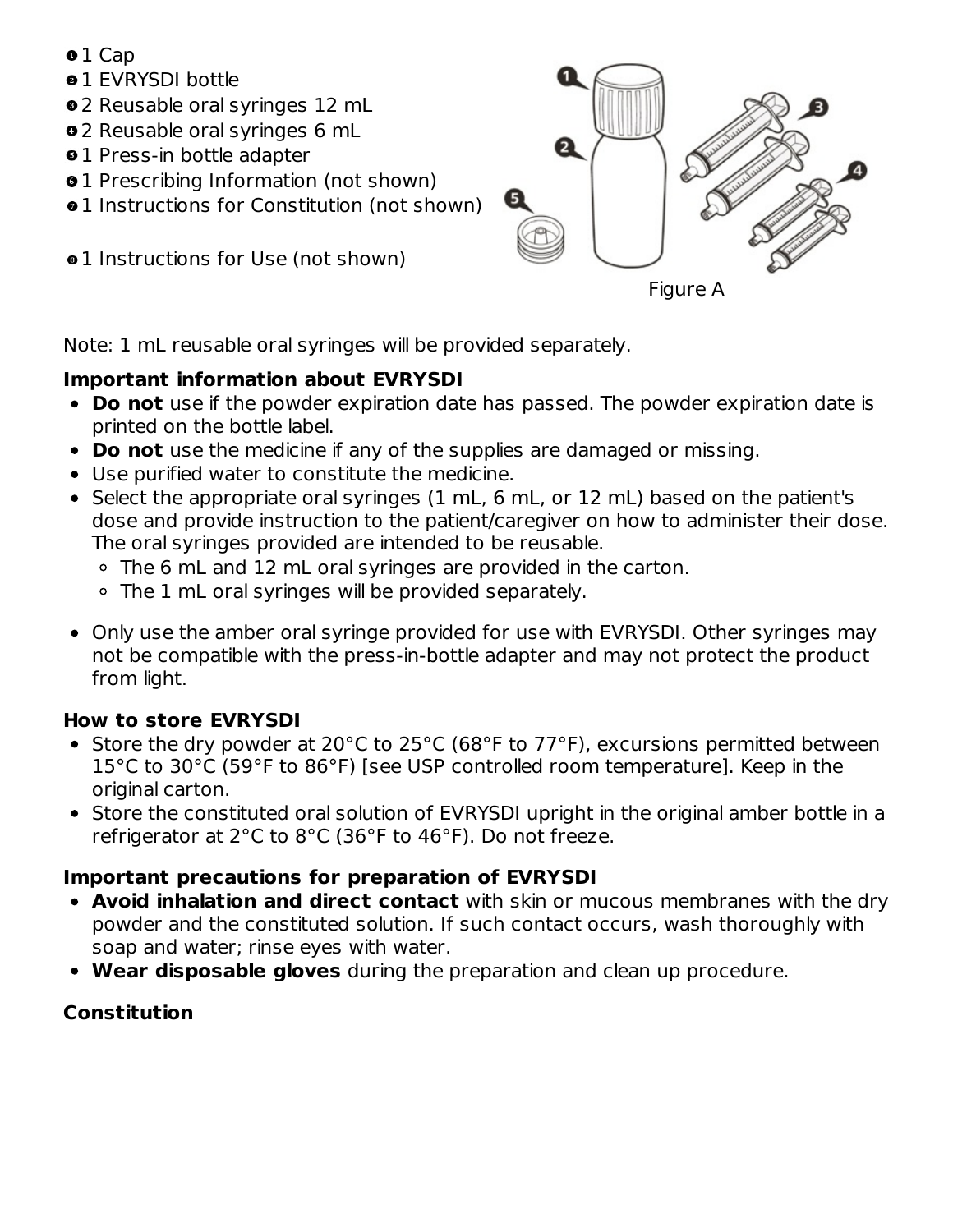

#### **Step 1**

Gently tap the bottom of the bottle to loosen the powder (See Figure B).





## **Step 2**

Remove the cap by pushing it down and then twisting to the left (counter-clockwise) (See Figure C). Do not throw away the cap.





### **Step 3**

Carefully pour 79 mL of purified water into the medicine bottle (See Figure D).





# **Step 4**

Hold the medicine bottle on a table with one hand.

Insert the press-in bottle adapter into the opening by pushing it down with the other hand. Ensure it is completely pressed against the bottle lip (See Figure E).

Figure E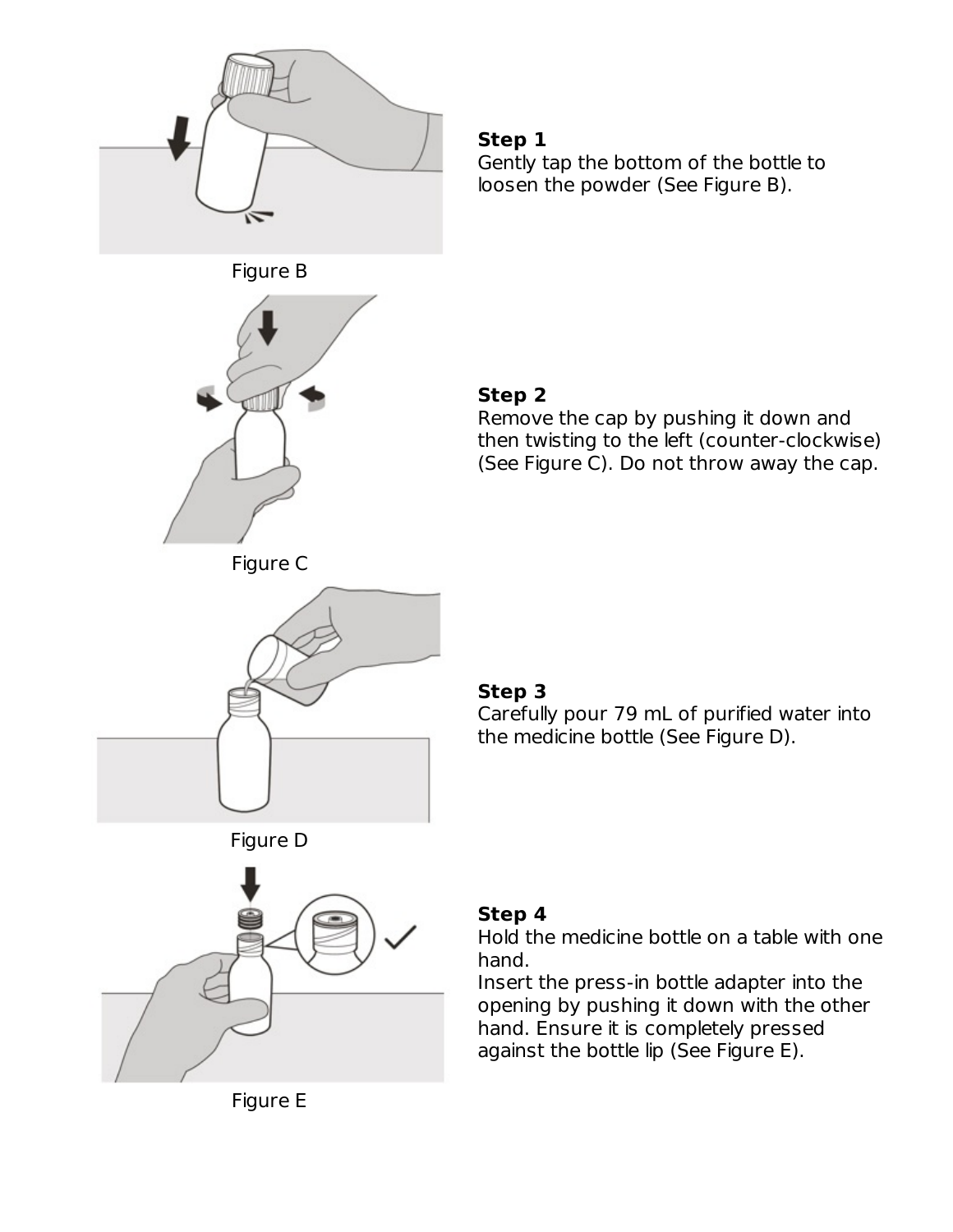

Figure F



Figure G



## **Step 5**

Put the cap back on the bottle. Turn the cap to the right (clockwise) to close the bottle.

Ensure it is completely closed and then shake well for 15 seconds (See Figure F). Wait for 10 minutes. You should have obtained a **clear solution**.

If not, shake well again for another 15 seconds.

## **Step 6**

Calculate the Discard After date of the oral solution **as 64 days** after constitution (Note: The day of constitution is counted as day 0. For example, if constitution is on the 1st of April, the Discard After date will be the 4th of June).

Write the Discard After date of the solution and the Lot number on the bottle label (See Figure G).

Do not dispense the constituted solution if the solution's Discard After date exceeds the original powder expiration date.

### **Step 7**

Remove and discard the peel-off part of the bottle label with the expiration date of the powder (See Figure H).

# **Selecting the oral syringe for the prescribed daily dose of EVRYSDI**

For the calculation of dosing volume, the syringe increments need to be considered. Round the dose volume to the closest increment marked on the selected oral syringe.

Select the correct oral syringe(s) (1 mL, 6 mL, or 12 mL) for the calculated dosing volume according to the table below and remove the other oral syringes.

| <b>Dose Strength</b> | <b>Syringe Size</b> | <b>Dosing Volume</b> | <b>Syringe</b><br><b>Increments</b> |
|----------------------|---------------------|----------------------|-------------------------------------|
|                      | 1 mL                | $0.3$ mL to $1$ mL   | $0.01$ mL                           |
| $0.75$ mg/mL         | 6 mL                | 1 mL to 6 mL         | $0.1$ mL                            |
|                      | $12 \text{ mL}$     | 6.2 mL to 6.6 mL     | $0.2 \text{ mL}$                    |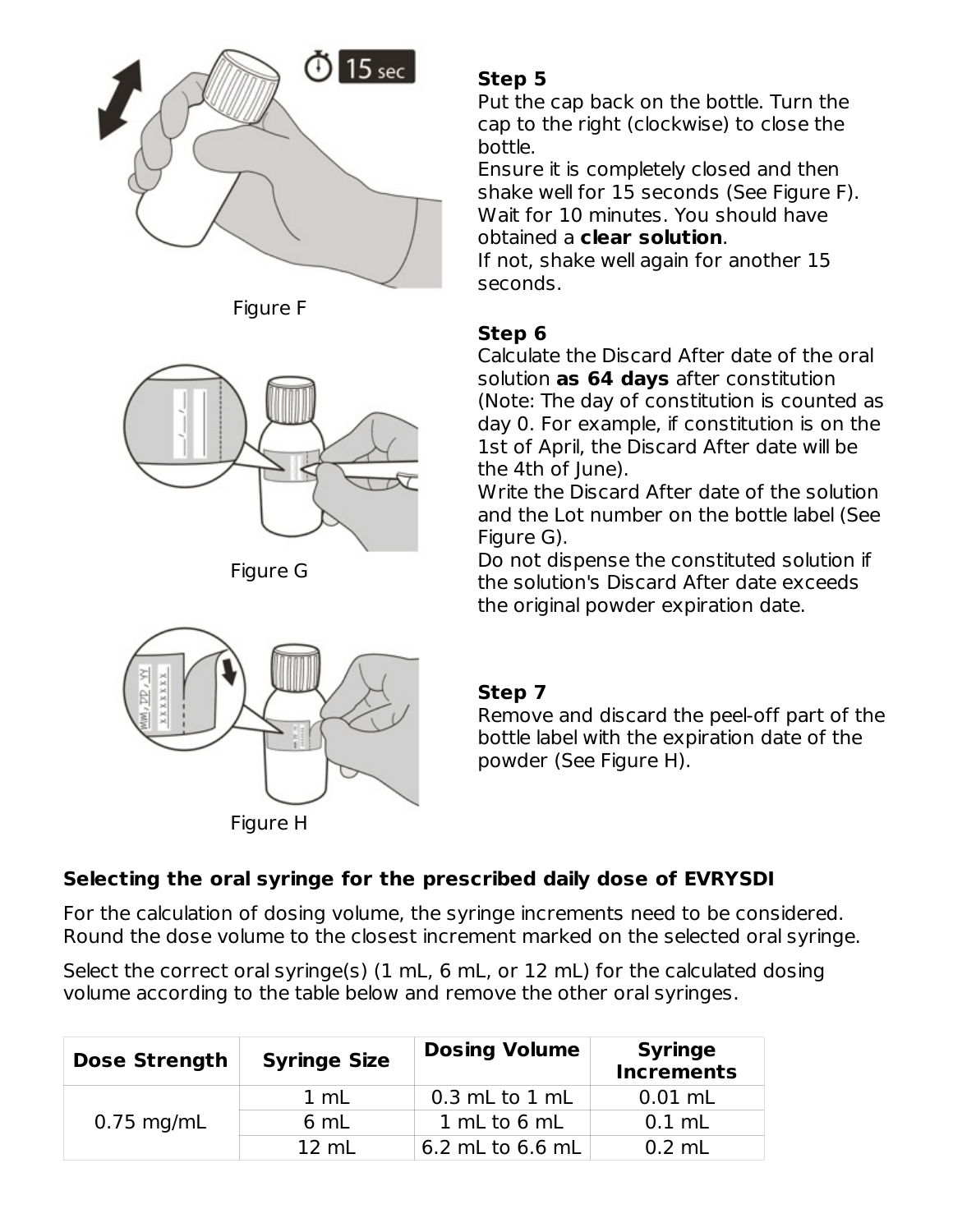Put the bottle back in its original carton with the correct oral syringes, Prescribing Information, and Instructions for Use.

Store the constituted oral solution of EVRYSDI upright in the original amber bottle in a refrigerator at 2°C to 8°C (36°F to 46°F). Do not freeze. Discard any unused portion 64 days after constitution.

EVRYSDI is a registered trademark of Genentech, Inc.

Distributed by: **Genentech, Inc.** 1 DNA Way South San Francisco, CA 94080-4990 Revision Date: 5/2022 ©2022 Genentech, Inc. All Rights Reserved.

Representative sample of labeling (see the HOW SUPPLIED section for complete listing):

### **PRINCIPAL DISPLAY PANEL - 60 mg/80 mL Bottle Carton**

NDC 50242-175-07

Evrysdi ®(risdiplam) for oral solution

60 mg/80 mL (0.75 mg/mL)

Attention pharmacist: Evrysdi must be constituted with water prior to dispensing.

80 mL (2.71 fl oz) total volume after constitution

Rx only

**Genentech** 

10252477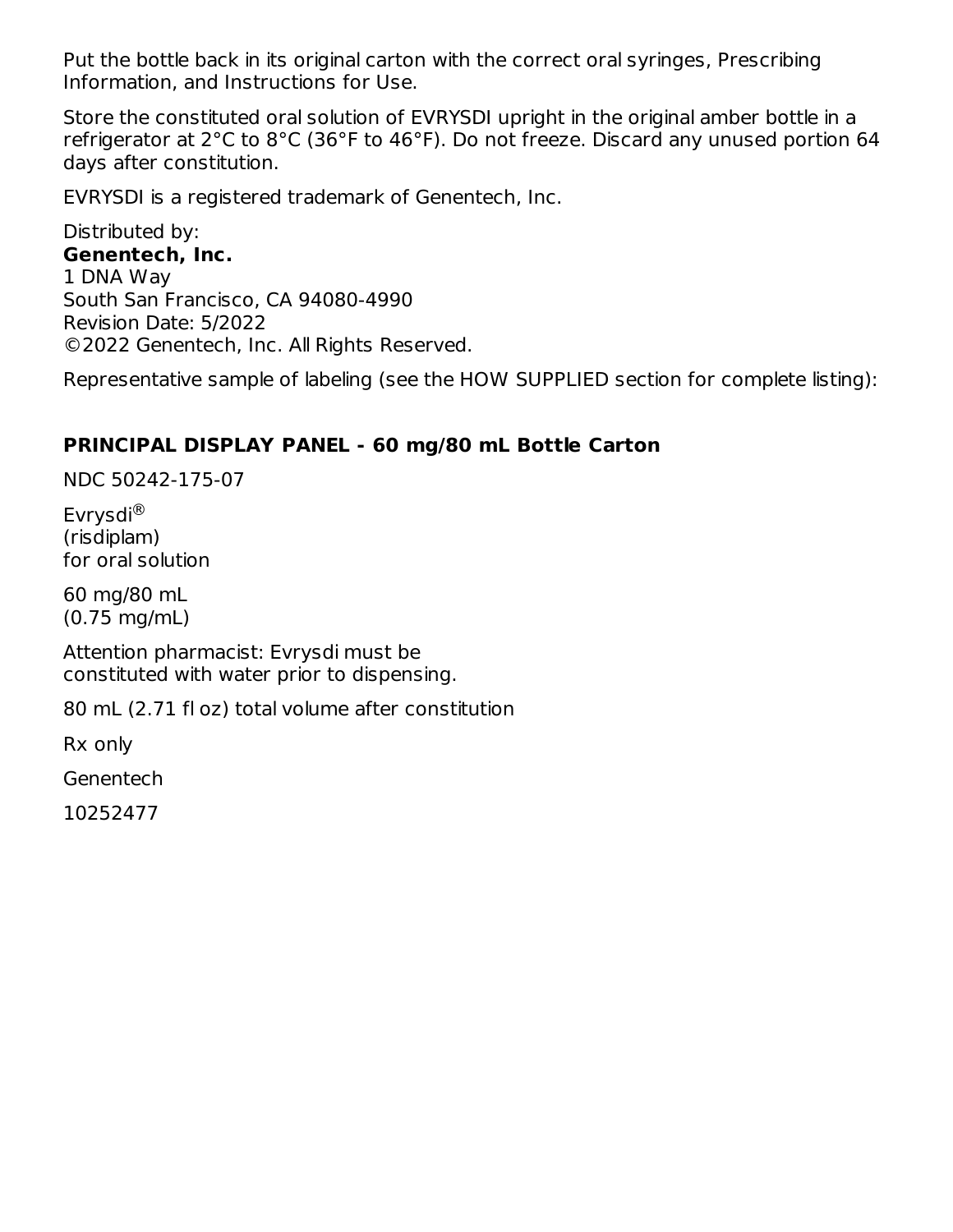| NDC 50242-175-07                                                                     |  |
|--------------------------------------------------------------------------------------|--|
| <b>Evrysdi®</b>                                                                      |  |
| (risdiplam)                                                                          |  |
| for oral solution                                                                    |  |
| 60 mg/80 mL                                                                          |  |
| $(0.75$ mg/mL)                                                                       |  |
| Attention pharmacist: Evrysdi must be<br>constituted with water prior to dispensing. |  |
|                                                                                      |  |
| 80 mL (2.71 fl oz) total volume after constitution                                   |  |
| $\mathbf R$ only                                                                     |  |
| <b>Genentech</b><br>10252477                                                         |  |
| <b>EVRYSDI</b>                                                                       |  |

risdiplam powder, for solution

**Product Information**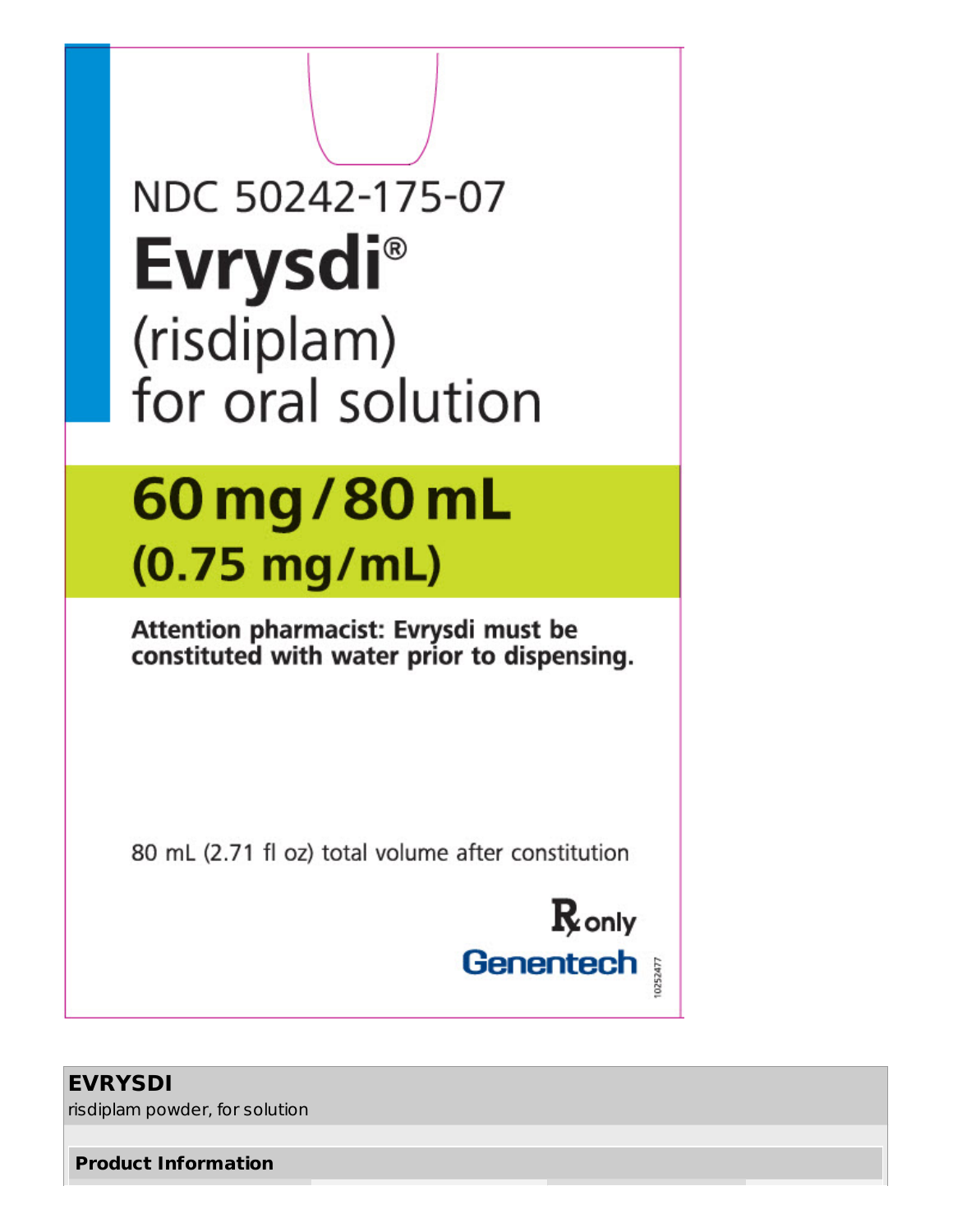| <b>Product Type</b>                                |               | HUMAN PRESCRIPTION DRUG                                    | <b>Item Code (Source)</b>             |                 | NDC:50242-175                       |  |  |  |  |
|----------------------------------------------------|---------------|------------------------------------------------------------|---------------------------------------|-----------------|-------------------------------------|--|--|--|--|
| <b>Route of Administration</b>                     |               | ORAL                                                       |                                       |                 |                                     |  |  |  |  |
|                                                    |               |                                                            |                                       |                 |                                     |  |  |  |  |
|                                                    |               |                                                            |                                       |                 |                                     |  |  |  |  |
| <b>Active Ingredient/Active Moiety</b>             |               |                                                            |                                       |                 |                                     |  |  |  |  |
|                                                    |               | <b>Ingredient Name</b>                                     | <b>Basis of Strength</b>              |                 | <b>Strength</b>                     |  |  |  |  |
|                                                    |               | RISDIPLAM (UNII: 76RS4S2ET1) (RISDIPLAM - UNII:76RS4S2ET1) | <b>RISDIPLAM</b>                      |                 | $0.75$ mg in $1$ mL                 |  |  |  |  |
|                                                    |               |                                                            |                                       |                 |                                     |  |  |  |  |
| <b>Inactive Ingredients</b>                        |               |                                                            |                                       |                 |                                     |  |  |  |  |
|                                                    |               |                                                            |                                       | <b>Strength</b> |                                     |  |  |  |  |
| <b>MANNITOL (UNII: 30WL53L36A)</b>                 |               | <b>Ingredient Name</b>                                     |                                       |                 | 16.81 mg in 1 mL                    |  |  |  |  |
| ISOMALT (UNII: S870P5502W)                         |               |                                                            | 2.97 mg in 1 mL                       |                 |                                     |  |  |  |  |
| <b>MALTODEXTRIN (UNII: 7CVR7L4A2D)</b>             |               |                                                            |                                       |                 | 1.88 mg in 1 mL                     |  |  |  |  |
| TARTARIC ACID (UNII: W4888I119H)                   |               |                                                            |                                       |                 | 1.51 mg in 1 mL                     |  |  |  |  |
| <b>SODIUM BENZOATE (UNII: OJ245FE5EU)</b>          |               |                                                            | 0.38 mg in 1 mL                       |                 |                                     |  |  |  |  |
| POLYETHYLENE GLYCOL, UNSPECIFIED (UNII: 3WQ0SDWLA) |               |                                                            | 0.25 mg in 1 mL                       |                 |                                     |  |  |  |  |
| <b>SUCRALOSE (UNII: 96K6UQ3ZD4)</b>                |               |                                                            |                                       |                 | $0.2$ mg in $1$ mL                  |  |  |  |  |
| <b>ASCORBIC ACID (UNII: PQ6CK8PD0R)</b>            |               |                                                            | $0.18$ mg in $1$ mL                   |                 |                                     |  |  |  |  |
| <b>EDETATE DISODIUM (UNII: 7FLD91C86K)</b>         |               |                                                            | 0.09 mg in 1 mL                       |                 |                                     |  |  |  |  |
|                                                    |               |                                                            |                                       |                 |                                     |  |  |  |  |
| <b>Product Characteristics</b>                     |               |                                                            |                                       |                 |                                     |  |  |  |  |
| Color                                              |               |                                                            | <b>Score</b>                          |                 |                                     |  |  |  |  |
| <b>Shape</b>                                       |               |                                                            | <b>Size</b>                           |                 |                                     |  |  |  |  |
| Flavor                                             |               | STRAWBERRY (Strawberry)                                    | <b>Imprint Code</b>                   |                 |                                     |  |  |  |  |
| <b>Contains</b>                                    |               |                                                            |                                       |                 |                                     |  |  |  |  |
|                                                    |               |                                                            |                                       |                 |                                     |  |  |  |  |
| <b>Packaging</b>                                   |               |                                                            |                                       |                 |                                     |  |  |  |  |
| <b>Item Code</b><br>#                              |               | <b>Package Description</b>                                 | <b>Marketing Start</b><br><b>Date</b> |                 | <b>Marketing End</b><br><b>Date</b> |  |  |  |  |
| NDC:50242-<br>1<br>175-07                          | 1 in 1 CARTON |                                                            | 08/07/2020                            |                 |                                     |  |  |  |  |
|                                                    |               | 80 mL in 1 BOTTLE, GLASS; Type 1: Convenience Kit          |                                       |                 |                                     |  |  |  |  |
| $\mathbf{1}$                                       | of Co-Package |                                                            |                                       |                 |                                     |  |  |  |  |
|                                                    |               |                                                            |                                       |                 |                                     |  |  |  |  |
| <b>Marketing Information</b>                       |               |                                                            |                                       |                 |                                     |  |  |  |  |
| <b>Marketing</b><br>Category                       |               | <b>Application Number or Monograph</b><br><b>Citation</b>  | <b>Marketing Start</b><br><b>Date</b> |                 | <b>Marketing End</b><br>Date        |  |  |  |  |
| <b>NDA</b>                                         | NDA213535     |                                                            | 08/07/2020                            |                 |                                     |  |  |  |  |
|                                                    |               |                                                            |                                       |                 |                                     |  |  |  |  |
|                                                    |               |                                                            |                                       |                 |                                     |  |  |  |  |

**Labeler -** Genentech Inc. (080129000)

| <b>Establishment</b> |                |  |                            |  |  |  |  |
|----------------------|----------------|--|----------------------------|--|--|--|--|
| <b>Name</b>          | Address ID/FEI |  | <b>Business Operations</b> |  |  |  |  |